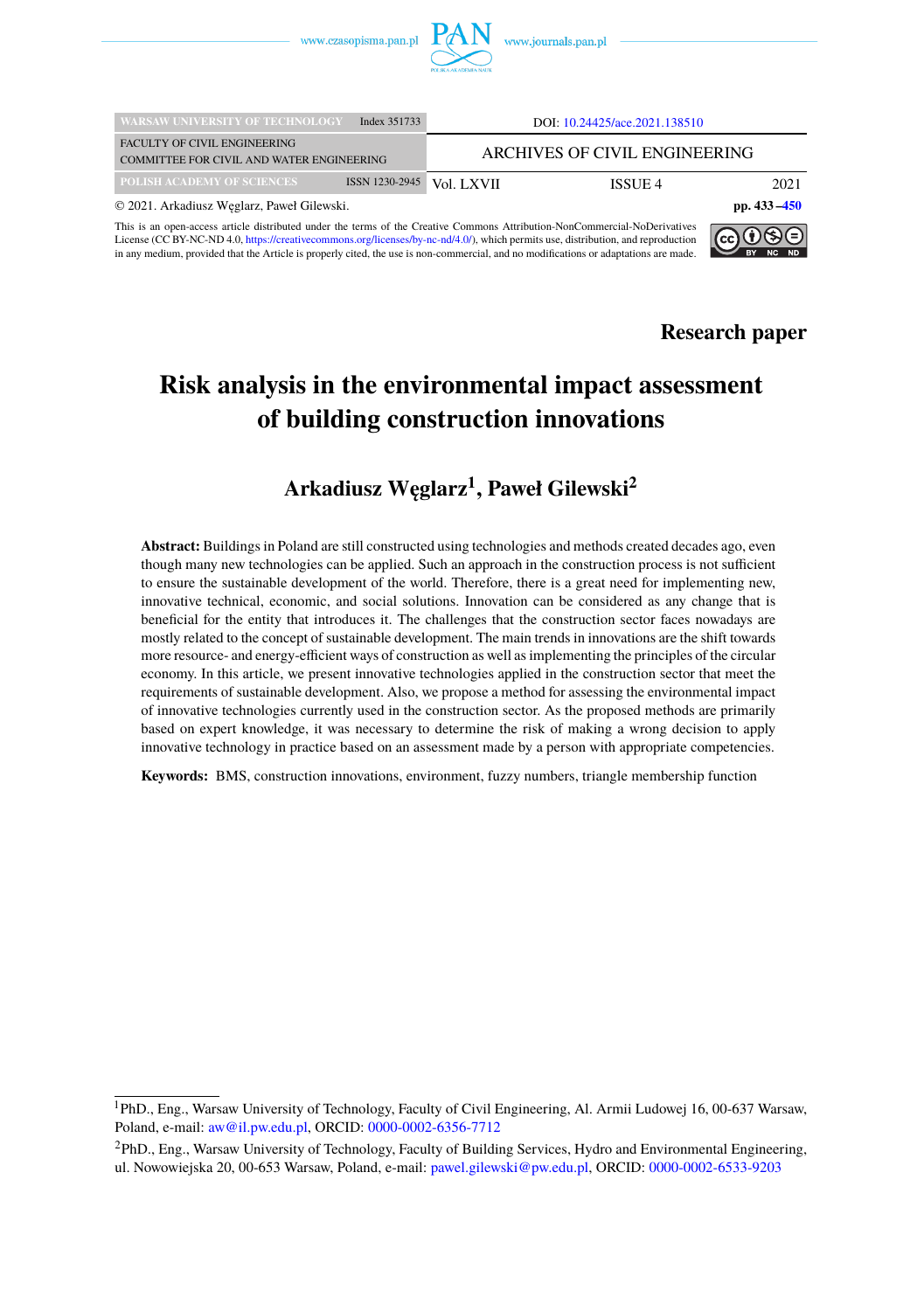# **1. Introduction**

Nowadays, most buildings in Poland are constructed using technologies and methods that were elaborated several decades ago (brick technologies: ceramic, aerated concrete, silicate, reinforced concrete, and steel) [\[1,](#page-14-0)[2\]](#page-14-1). Unfortunately, these methods make it impossible to ensure the sustainable development of the world today. To change this, it is necessary to implement new, innovative technical, economic, and social solutions.

Innovation is considered any change that is beneficial for the entity that introduces it [\[3\]](#page-14-2). The modern construction sector is mostly facing challenges related to the concept of sustainable development. One of the main trends in building innovation is the shift towards a more resource, and energy-efficient way of constructing, operating, and implementing the principles of the circular economy [\[1,](#page-14-0) [2,](#page-14-1) [4\]](#page-14-3).

In the literature, we can find characteristics of risk assessment methods elaborated by a group of experts and methods for assessing the environmental impact of a construction project [\[3\]](#page-14-2), [\[5](#page-14-4)[–9\]](#page-15-0). However, so far, the environmental impact assessment and the risk assessment of applying innovations have been performed separately.

So far, however, separate assessments of the impact on the natural environment and the risk assessment of applying innovations have been made [\[9](#page-15-0)[–15\]](#page-15-1). However, there is no method for estimating the level of risk of incorrect assessment of the environmental impact of the application of specific construction innovation. Moreover, there is no method for estimating the risk of incorrect assessment of the environmental impact of applying a particular construction innovation.

In this paper, we present selected innovative technologies used in the construction sector that meet sustainable development criteria. In addition, an original expert method for assessing the environmental impact of building innovations has been proposed. This method links environmental impact assessment and the risk of incorrect evaluation during the evaluation process. By applying the proposed methodology (RIM – Risk Innovation Methodology), decision-makers obtain a quick method of the initial selection of innovations and a way of assessing the risk of making a wrong decision. The application of the proposed method in the construction sector will help to increase the level of innovation in the mentioned sector.

The scope of the paper includes justification for undertaking the research, description of the criteria applied for environmental impact assessment, characteristics of the evaluation method (in real and fuzzy numbers), description of the method applied for estimating the risk of making a wrong decision based on the expert assessment, examples of the application of the innovation assessment method and the method of risk assessment, and finally conclusions from the conducted research.

## **2. Assessing of construction environment**

Investors, designers, and construction contractors have an enormous choice of new technologies as well as technical and material solutions developed by manufacturers of materials and research centers [\[16,](#page-15-2) [17\]](#page-15-3). Suppliers of new technologies claim that their products are in-novative, ecological, and match the concept of sustainable development of the world [\[18](#page-15-4)[–20\]](#page-15-5).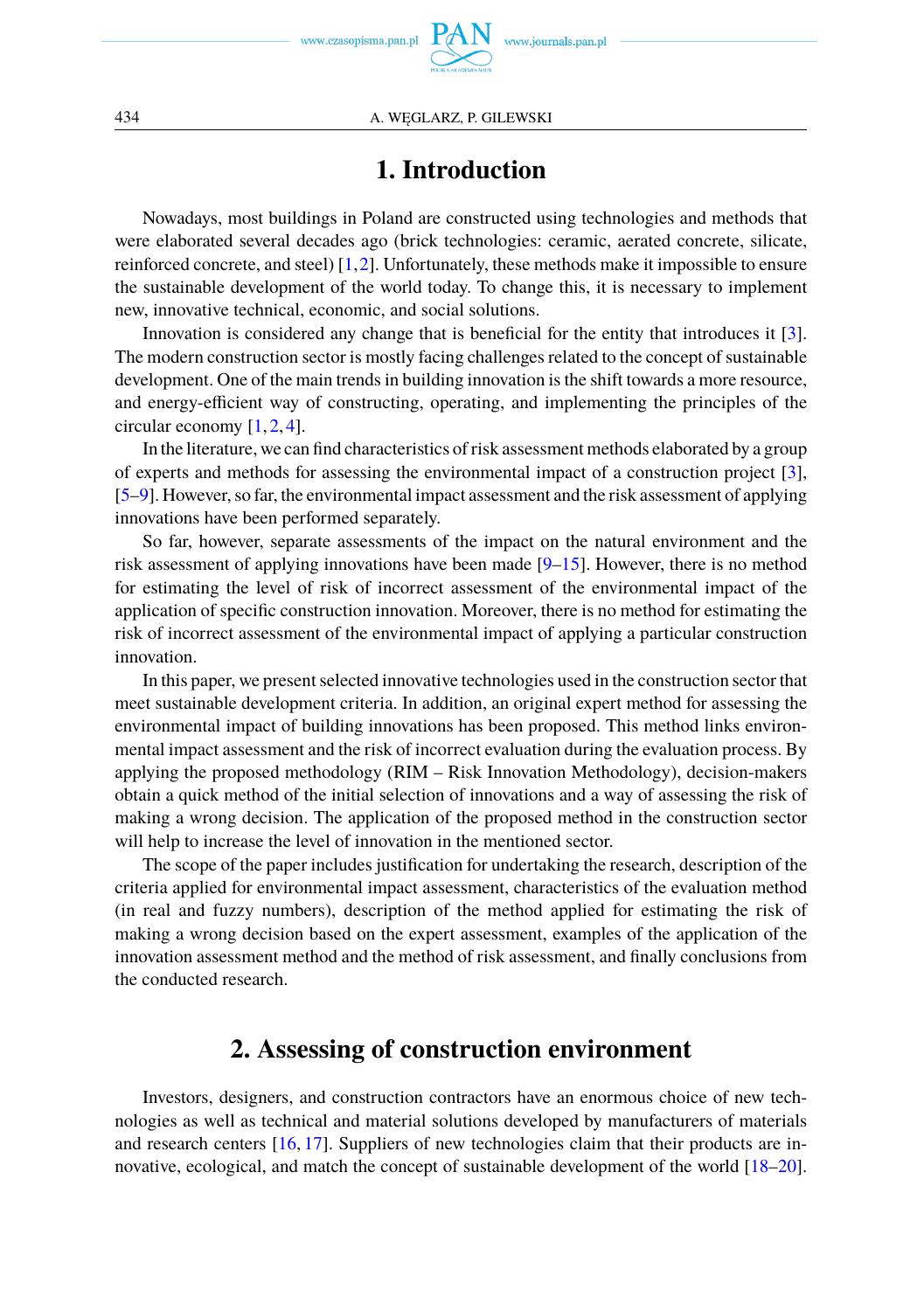Unfortunately, some research indicates that the degree of uncertainty when introducing it in the construction sector is particularly high  $[21]$ . No wonder then that methods of assessing innovation in the construction sector have been developed for almost thirty years. For example, Coccia [\[22\]](#page-15-7) presents an approach that attempts to measure the impact of innovation on the geoeconomic environment, distinguishing between positive and negative aspects, to disseminate further eco-innovations that are important for future sustainable development and a modern economy. From the technological point of view, innovation is considered a revolution compar-ing the current situation. On the other hand, Nazarko [\[23\]](#page-15-8) states that technology assessment is regarded as a unique form of forward-looking analysis, i.e., assessing the impact that introduced or developed innovations may have on society, the environment, and the economy. In this paper, innovation methods described in the literature  $[21,24,25]$  $[21,24,25]$  $[21,24,25]$  were assessed in terms of minimizing energy consumption, ease of use of technology, dependence on local problems, adaptability, ease of configuration, and ease of disassembly. Life cycle aspects, growing user awareness, and the market potential of specific innovations were also considered.

Literature review shows that a consistent method for assessing the environmental impact of a specific technical solution in the construction sector, dedicated to innovative technology, has not yet been developed. At the same time, the development of the construction industry in today's world is unimaginable without digitization, automation, and the use of new technologies. The problem of decision-making regarding the use of a specific innovation in the conditions of market competition of construction companies becomes of key importance. Decision-makers in the construction process look for simple methods to evaluate innovation. Many investors, in turn, pay attention to environmental aspects and try to minimize the negative impact on the environment of the constructed buildings. Existing environmental impact assessment systems for buildings and structures, such as LEED or BREEM [\[1\]](#page-14-0), do not promote innovation. Therefore, there is a need for a method to assess the environmental impact of innovation in the construction sector. Taking the above into account, then we try to develop and test such a methodology.

According to statistics, the broadly understood construction sector consumes 40% of primary energy, emits 35% of greenhouse gases, and produces 20% of industrial waste [\[2\]](#page-14-1). In addition to mineral and organic resources, the construction sector is also a large consumer of water throughout the building cycle. Taking into account the above facts and a significant level of innovation in terms of reducing energy consumption, reducing air pollutant emissions as well as managing and reducing water consumption, the following criteria for assessing the impact of the building structure on the environment were adopted:

- minimum accumulated primary energy,
- minimal carbon footprint,
- minimal waste that cannot be effectively processed later,
- minimum water consumption throughout the building's life cycle.

## **3. Assessment criteria**

The life-cycle assessment (LCA) analysis is commonly used for assessing the environmental impact throughout the entire life cycle. The concept of this method was created in the 1960s. LCA analysis aims to determine the mutual impact of the considered process and the environ-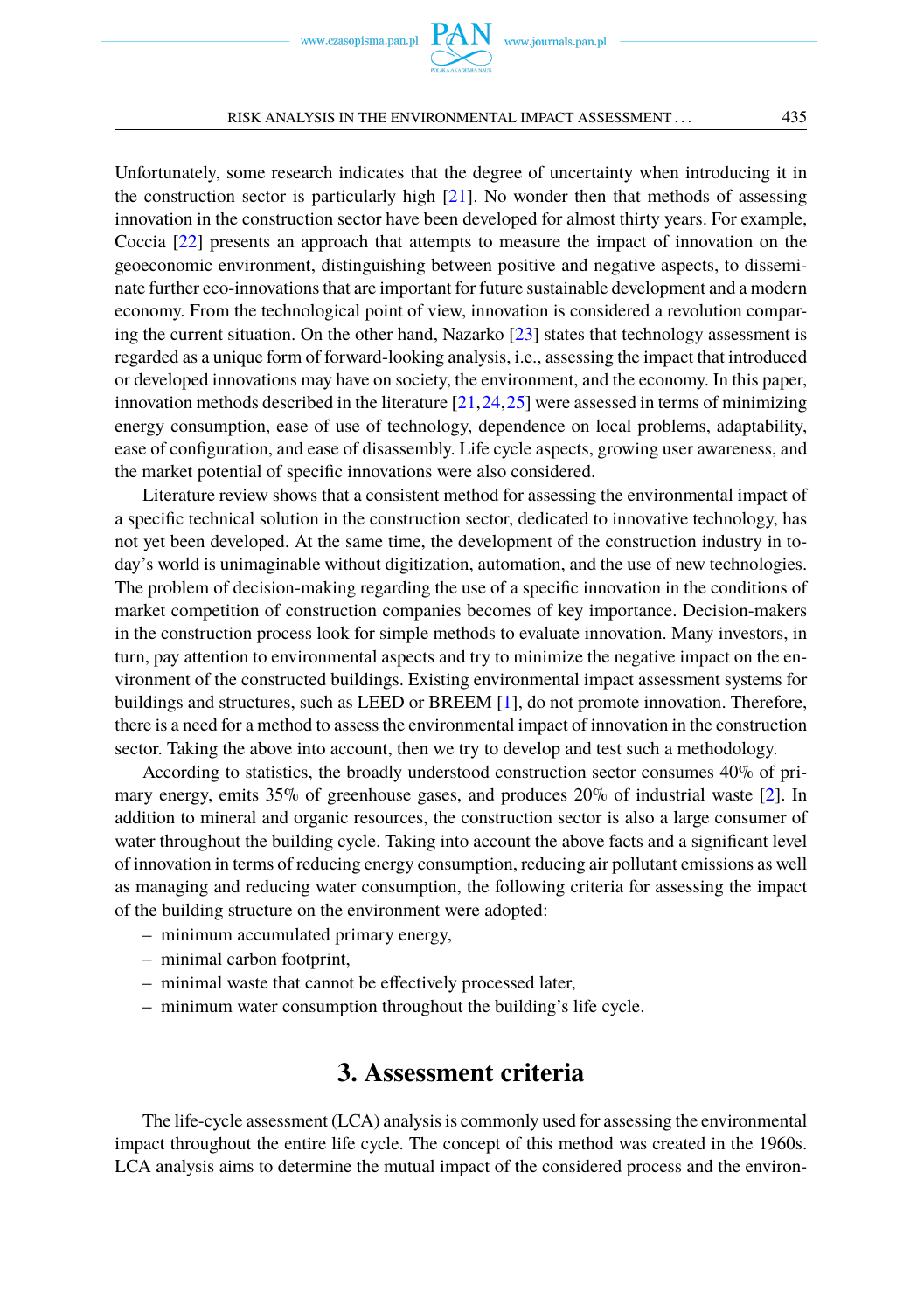

www.journals.pan.pl

ment and quantifying the mass and energy streams transmitted and taken from the environment. The following processes are considered [\[4\]](#page-14-3):

- mining, and processing of natural resources needed to manufacture a given product,
- production process,
- distribution,
- consumption, and possibly reprocessing,
- storage after the product has been abandoned.

At each of these stages, impacts are generated that may have both negative and positive effects on the environment. The total environmental impact is determined based on a balance of negative and positive impacts.

In the case of buildings and engineering structures, the LCA method can be considered an analysis of the impact of individual building materials on the environment. According to the concept, the analysis should take into account the production process of particular materials. Engineering facilities can perform very different functions, have a long lifetime, and significantly interfere with the surrounding environment.

As for newly constructed objects, determining the condition of buildings after the end of the operation is a problematic issue. However, in old buildings, it isn't easy to find data regarding their construction. To perform the analysis, it is necessary to set the limits of the considered system, which strictly depend on its function.

For buildings and engineering structures, the following stages should be considered: construction (design and preparation), exploitation (use, repairs), termination of use (demolition, change of purpose).

The LCA method is an interdisciplinary tool for the comprehensive determination of environmental impact. When analyzing the technical life cycle of construction products, the factor determining the length of service life is durability. The higher the longevity – the lower the threat to the natural environment due to the collection of natural raw materials, as well as energy and water for the production of construction products and the construction of a new facility, not counting the problems with the utilization of waste remaining after the demolition of a technically degraded building.

Taking into account the mentioned above characteristics of the LCA method, it was decided to compare innovative technologies in the construction sector by quantifying qualitative estimation made by experts regarding minimum accumulated primary energy, minimum carbon footprint, minimum waste that cannot be processed efficiently afterward, minimum water consumption over the building's life cycle.

#### **Cumulated primary energy**

Cumulated primary energy is the total energy consumption considering all manufacturing and transport processes, from obtaining raw materials to the final process leading to producing a given product. Cumulated energy consumption applies not only to materials and products but also to primary fuels and direct energy carriers.

#### **Carbon footprint**

A carbon footprint is the total set of greenhouse gases emitted by an organization or a person during a product's life cycle. Another definition used in the literature is a measure of the total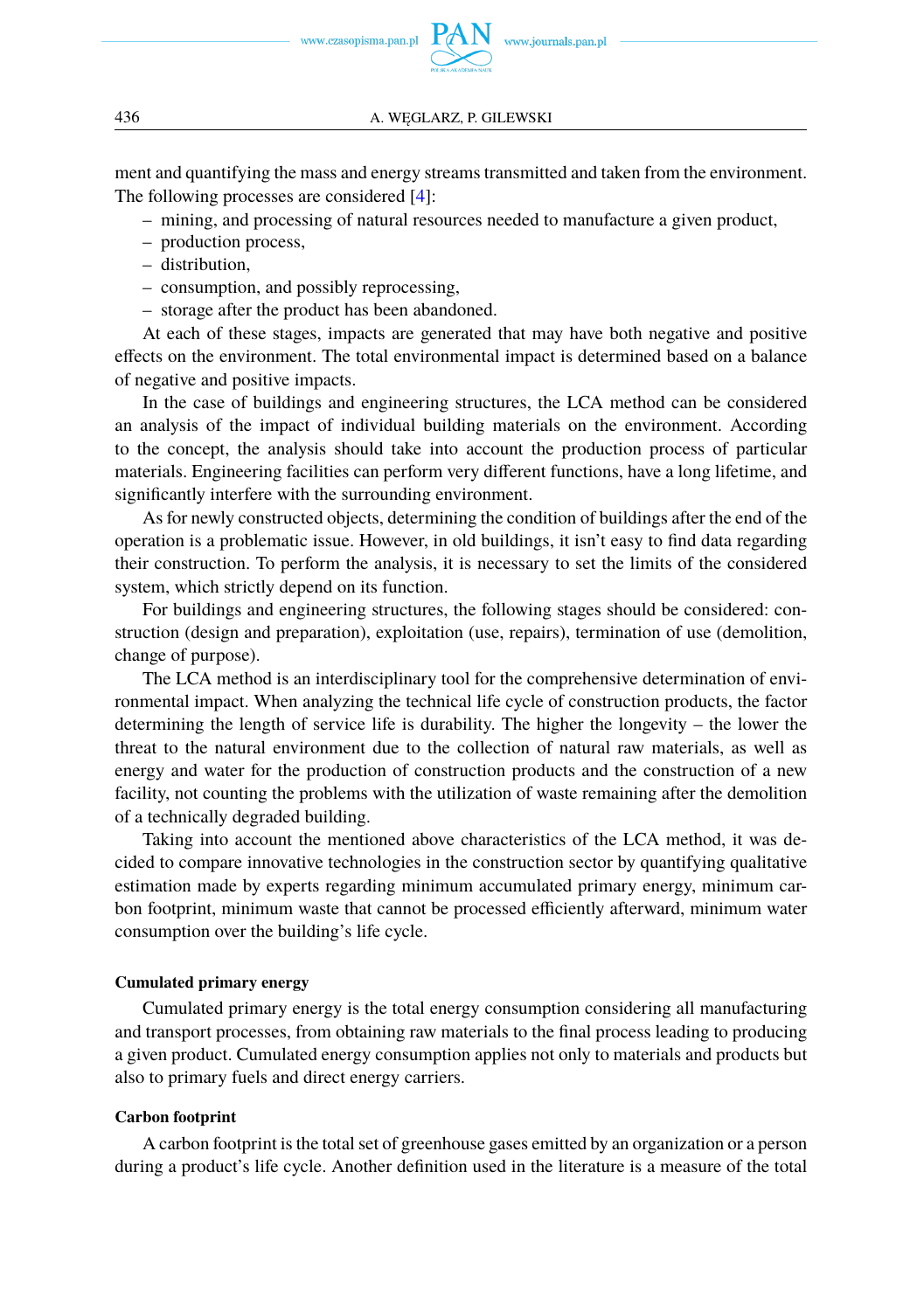amount of carbon dioxide (CO<sub>2</sub>) and methane (CH<sub>4</sub>) emitted, including nitrous oxide (N<sub>2</sub>O). The emission of these substances is estimated for a specific population, system, or activity regarding all relevant sources in a given area in a specific time-space.

The analysis of carbon dioxide emissions into the atmosphere takes into account all energyconsuming processes. The value of the initial cumulative  $CO<sub>2</sub>$  emission to the atmosphere is the sum of [\[4\]](#page-14-3): carbon dioxide emissions produced during material production, carbon dioxide emissions generated during transport of materials to the construction site, carbon dioxide emissions during the facility's construction.

Significant discrepancies can be found when determining cumulative energy and cumulative CO<sup>2</sup> emission for wood. Cumulated energy varies between 0.511 and 10.412 [MJ/kg]. In the case of  $CO<sub>2</sub>$  emission, the wood's absorption of carbon dioxide during its lifetime should be considered.

#### **Waste**

The construction sector is a branch of the highly material-intensive economy. New construction and renovation of existing buildings require significant consumption of raw materials and construction products. At the same time, we deal with construction waste in both cases, although the scale of this phenomenon when renovating facilities, in particular, total demolitions, is larger. Since waste is generated at various construction stages, the possibilities of preventing its formation are strictly related to the applied technology.

When commencing construction works, the following principles should be considered: optimization of the consumption of building materials, the use of modern devices and machines characterized by so-called non-waste or low-waste technology, compliance with technological process parameters, analyzing and verifying applied technologies and material consumption standards in terms of reducing waste.

The criterion of LCA assessment for a given house construction technology is waste management because according to the European Union guidelines, in 2020, as much as 70% of the construction waste should be recycled,

- analyzes of the American association Building Materials Reuse Association indicates that up to 85% of materials used for building construction can be used again,
- during the construction of new facilities and renovations of existing ones, diverse forms of waste are generated – debris, scrap, metal, glass, structural elements, etc., which should be re-used following the concept of sustainable development,
- from the construction of the facility, through renovation, reconstruction, to demolition, it is possible to recover raw materials and construction products at all stages.

Effective construction waste management is part of the rational use of resources in the construction sector and the mitigation of the negative impact of the construction process on the environment. Therefore, within the whole life cycle of a building, waste management should be taken into account.

#### **Water consumption**

Optimization of water consumption, reduction of energy demand for hot utility water, and reducing the amount of sewage produced are some of the critical aspects of sustainable construction. Actions related to the reduction of water consumption (and in parallel, the amount of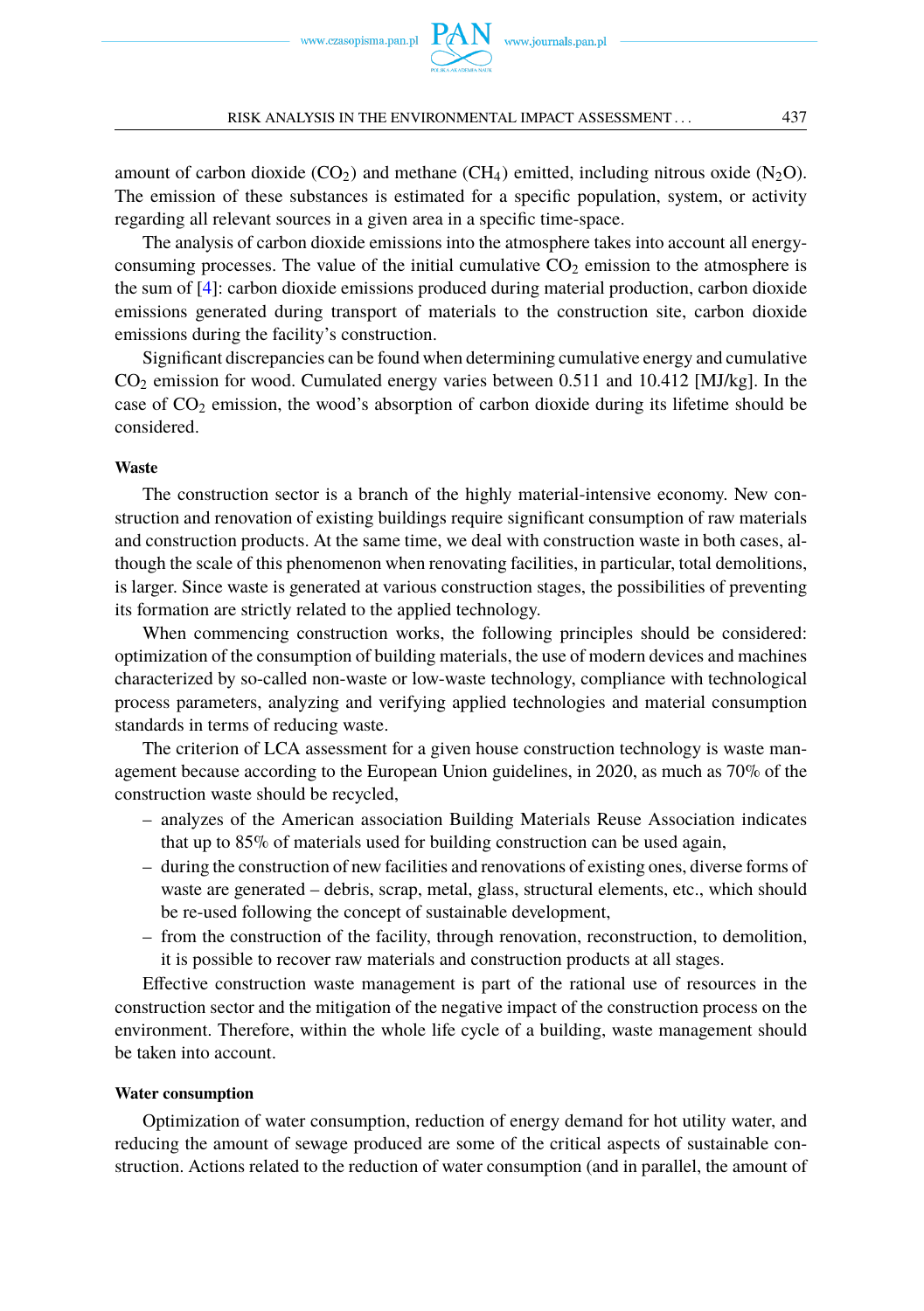

wastewater discharged into the sewage system) concern the reduction of tap water consumption and the use of gray water.

Greywater is constituted by wastewater input from baths and showers, washing machines, dishwashers, and kitchen sinks, except for water from toilets  $[26]$ . This kind of water may be easily re-used in the water cycle of any building after prior purification. The requirements regarding water quality are country-specific, but usually, they are based on the criteria considering organic, solids, and microbiological contents.

## **4. Evaluation of the criteria**

Many environmental impact assessment methods have been developed [16], but only a few can be used to evaluate innovative solutions. Therefore, an original, dedicated method (RIM) of assessing the impact of construction innovations on the environment (RIM) was developed [28]. For each of the four adopted criteria, two assessment scales are proposed for quantitative analysis and comparison of the analyzed innovations. The first scale is described in integers between –2 and 2, and the second one in fuzzy numbers with a triangular membership function.

The integer rating is given according to the following scale of the impact on the environment:

- rating " $-2$ " negative impact,
- rating "–1" slight negative impact,
- rating "0" neutral impact,
- rating "1" slight positive impact,
- rating "2" positive impact.

The rating in fuzzy numbers with a triangular membership function is given according to the following scale of the impact on the environment:

- rating "triangle  $(x, -2, -2, -1)$ " negative impact,
- rating "triangle  $(x, -2, -1, 0)$ " slight negative impact,
- rating "triangle  $(x, -1, 0, 1)$ " neutral impact,
- rating "triangle  $(x, 0, 1, 2)$ " slight positive impact,
- rating "triangle  $(x, 1, 2, 2)$ " positive impact.

The evaluation of innovations is always carried out concerning the most popular solution (design methods, construction technology, or building material).

The adopted scale of grades in integers from –2 to 2 reflects the environmental impact of a given innovative solution. Most researchers creating assessment methods for a given solution assume a value of "0" as a neutral environmental impact or impact the same as the reference solution. In the literature  $[5, 6]$  $[5, 6]$  $[5, 6]$  various grading scales can be found, e.g. symmetrical  $(-1, 6)$  $-0.5, 0, 0.5, 1$ ) or asymmetrical scales  $(-2, -1.0, 1, 2, 3, 4, 5)$  used in the GBC 98 system. A symmetrical integer scale was chosen because it allows for equal strength of positive and negative impact assessment (symmetry) and simple transformation into fuzzy numbers.

On the assessment scale in fuzzy triangular numbers, it is possible to show the level of uncertainty (risk) of expert assessments and assign linguistic values such as positive impact to this assessment. Therefore, this scale was used as an alternative to integer evaluation. The total assessment of a given innovative technology is the sum of partial expert assessments for the four assessment criteria (cumulated primary energy, carbon footprint, waste, water consumption).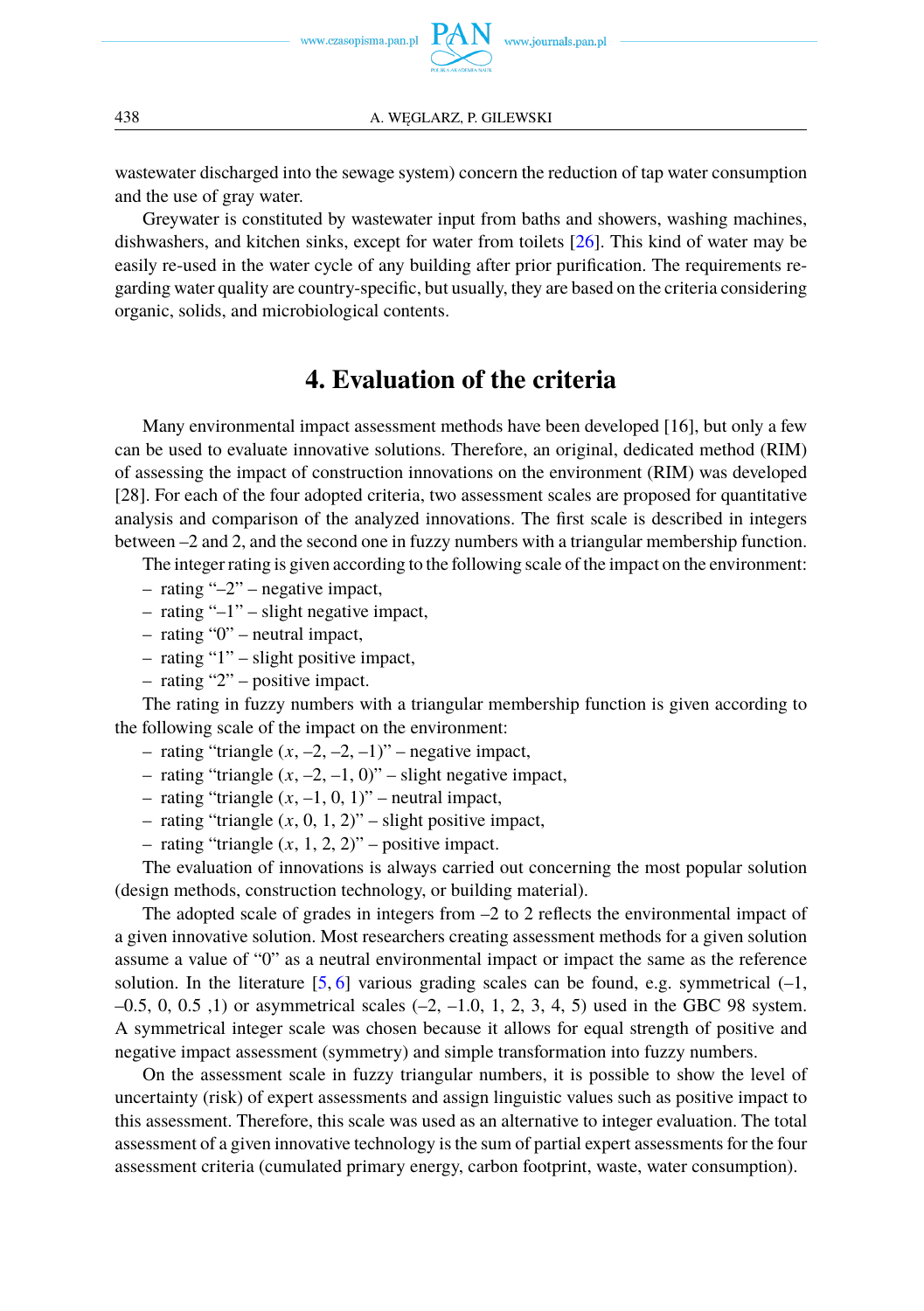



The final rating in the integer scale is the sum of the rating values  $(-2, -1, 0, 1, \text{or } 2)$ assigned to the evaluated innovation. As for the fuzzy number scale, the final rating is also the sum of the environmental impact values assigned to the innovation.

## **5. Risk of making incorrect decision**

It was assumed that the application of a specific innovation would have a positive impact on the environment concerning the currently existing solution if the value of the total assessment in integer numbers from all criteria is positive, i.e., it belongs to the set  $\{1, 2, 3, 4, 5, 6, 7, 8\}$ .

To assess the risk of the incorrect final evaluation, it was decided to use the final summary evaluation in fuzzy triangular numbers. For this number, the concept of "Spread" is defined as the difference between " $a3$ " and " $a1$ " in a triangular fuzzy number  $(x, a1, a2, a3)$ :

$$
Speed = a3 - a1.
$$

In the case of evaluation by one expert, the risk of incorrect final evaluation will be exactly equal to the spread.

It was assumed that the value:  $4 -$  corresponds to a very low risk,  $5 -$  corresponds to negligible risk, 6 – corresponds to medium risk, 7 – corresponds to high risk, 8 – corresponds to very high risk. The risk assessment scale takes values from 4 to 8 because the final score is the sum of four partial scores.

If several experts are assessed, the risk will be evaluated based on the mean rounded to natural numbers from the spreads determined based on the total fuzzy score.

Additionally, as a measure of risk in the case of an assessment by several experts, the probability value of accepting a negative total assessment value  $P(x)$  was adopted.

## **6. Analysis of the environmental impact assessment**

#### **6.1. Assessment methodology**

The environmental impact assessment of building innovations was carried out by 11 specialists in the field of the sustainable construction (SC) sector and 2 specialists regarding building construction (BC). All of them had the professional title of engineer. In addition, the assessment was performed by 5 experts with a Ph.D. title:

- Expert 1 civil engineer, an expert in the sustainable development construction sector,
- Expert 2 civil engineer and architect, an expert in the sustainable development construction sector,
- Expert 3 architect, an expert in the field of life cycle assessment (LCA) in the construction sector
- Expert 4 environmental engineer, an expert in the field of water supply and management,
- Expert 5 environmental engineer, an expert in the field of the energy sector and environment. Specialist regarding installations in smart buildings.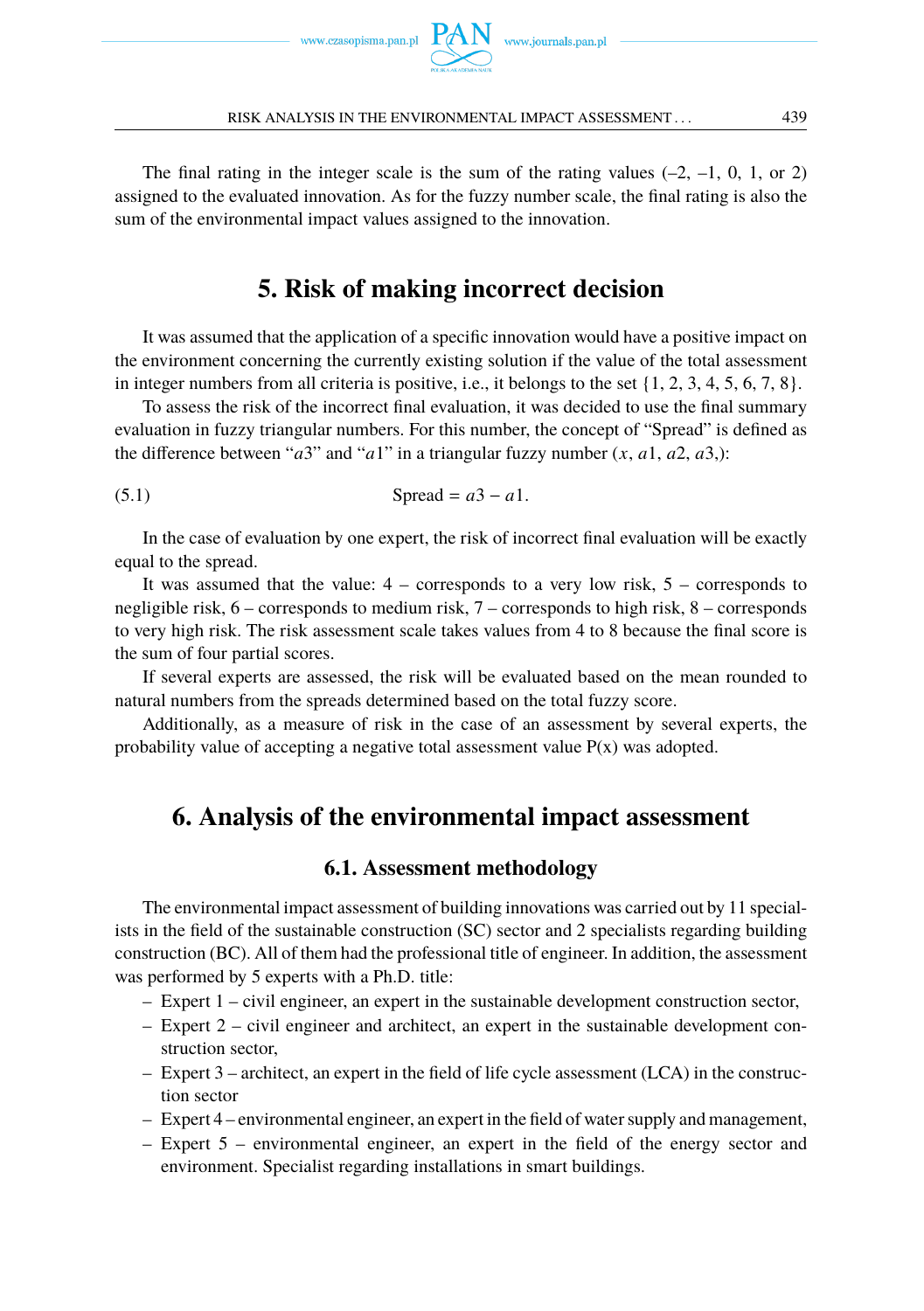www.czasopisma.pan.pl  $P_4$ 

Specialists and experts carried out environmental impact assessments of four different innovative building solutions. All specialists and two experts (experts  $3 \& 4$ ) were previously participating in detailed lectures regarding innovative solutions in the construction sector. However, it must be noted that the impact of the lectures on the evaluation of innovations will be then investigated. Currently, the sample of people who did not listen to the lectures and assessed the impact of innovations on the environment is too small to draw any credible conclusions. The other experts made their assessment based only on their knowledge. Experts are people with at least a Ph.D. in engineering and 5 years of professional experience in a given field. They are all lecturers at the Warsaw University of Technology. The age of experts varies from 30 to 58 years. Specialists are young people (under 30 years), but with at least the professional title of a construction engineer, working for a short time in construction companies and deepening their knowledge during master's studies. Expert 5 is a habilitated Ph.D. specializing in smart installations. As he has no typical construction experience and did not attend the lectures, he was only assessed innovations in the field he specializes in.

Examples of the application of the innovation assessment method and its risk assessment were selected to analyze the main phases in the life cycle of the building, i.e.:

- design phase technology for erecting buildings (in particular, a comparison of structural buildings materials) and an assessment of the basic installations with which each facility is equipped, i.e., water supply,
- construction phase advanced automation, i.e., the use of robots,
- use phase advanced building and energy management system.

Moreover, examples of innovation assessment were selected in terms of different levels of difficulty in assessing individual criteria of the innovation impact on the environment by experts. This selection of examples was made to show the various aspects of the proposed evaluation of innovations by experts and, above all, the different values of the risk assessment of misjudging the environmental impact of innovations.

In the following chapters, the results from performed assessments are presented along with the risk analysis of a decision-maker making an incorrect decision based on expert evaluation.

### **6.2. Environmental impact assessment of wall construction using rammed earth technology**

#### **Characteristic of innovation**

The rammed earth technology [\[27,](#page-15-12) [28\]](#page-15-13) consists of dynamic compaction of the moist soil mixture in layers in the formwork set on a stable foundation. The primary component of the mixture is inorganic soil, usually obtained directly from the construction site. The factor limiting the usefulness of the soil in the rammed earth technology is the amount of organic substances as well as the content and mineral composition of the clay fraction. To increase the mechanical strength and durability, stabilizers are added to the soil mixture, usually a few percent addition of Portland cement. Moisture is a key factor in the process of whipping the mix. The layers of the loose mix are placed in the formwork and compacted (the height of the layer is usually approx. 15 cm). The formwork is then removed.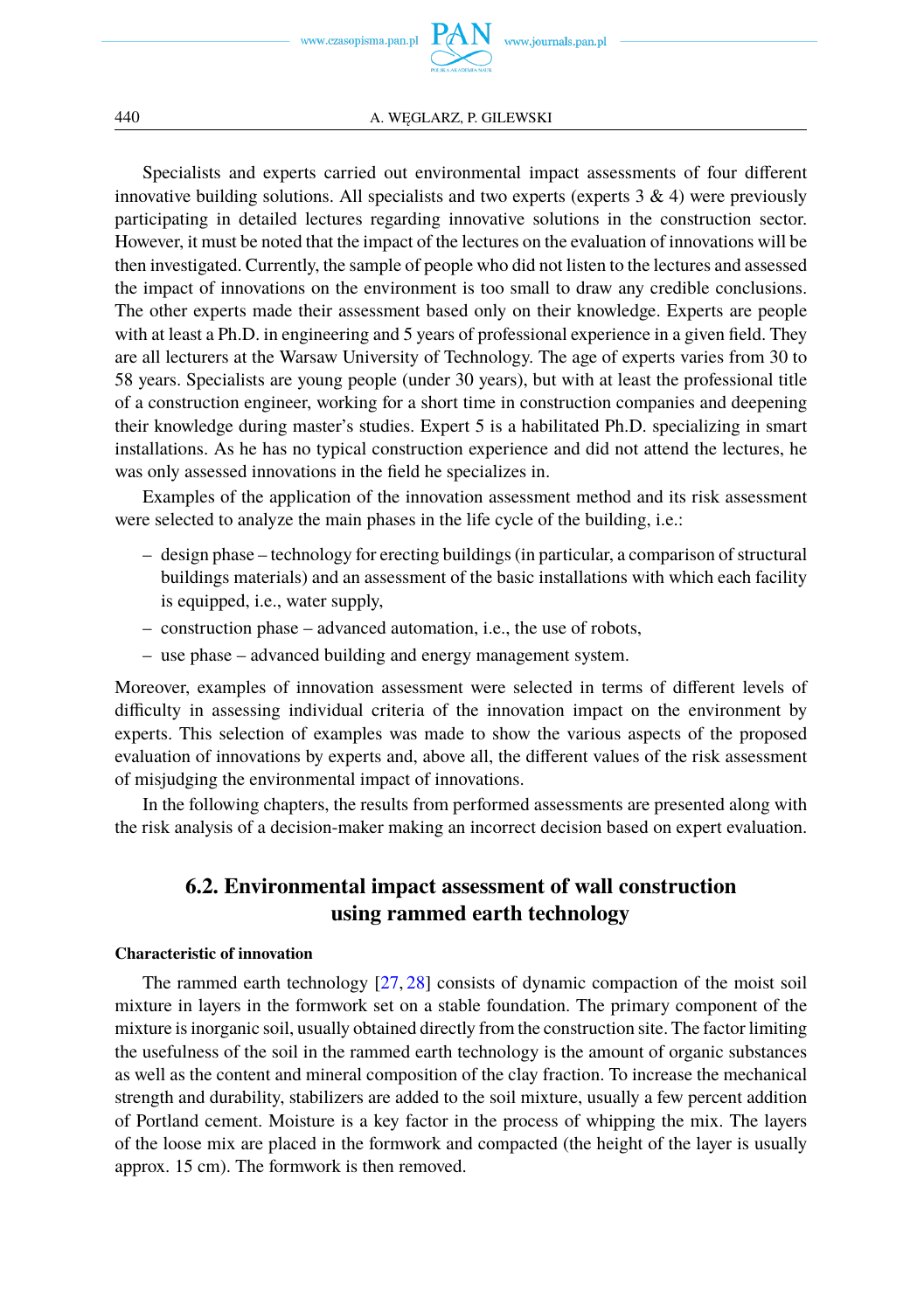

#### RISK ANALYSIS IN THE ENVIRONMENTAL IMPACT ASSESSMENT . . . 441

#### **Assessment of the impact of innovation on the environment**

The evaluators were asked to carry out an environmental impact assessment of the wall made in the rammed earth technology by comparing the expected change of the above-described four parameters (cumulative energy, cumulative  $CO<sub>2</sub>$  emission, waste generation, and water consumption) compared to the parameters of a wall made of solid ceramic brick. It was assumed that the operational parameters of the partition in both technologies are the same.

The results of the assessment (described above by the method) of the environmental impact of the rammed earth wall are shown in Table [1.](#page-8-0)

|                | Evaluator      | Energy         | CO <sub>2</sub> | Water                       | Waste          | Evaluation     |              |                |
|----------------|----------------|----------------|-----------------|-----------------------------|----------------|----------------|--------------|----------------|
| No.            |                |                |                 |                             |                | Final          | Fuzzy        | Spread         |
| $\mathbf{1}$   | Specialist SC  | 2              | 2               | $\overline{2}$              | 2              | 8              | (x, 4, 8, 8) | 4              |
| $\overline{2}$ | Specialist SC  | $\overline{2}$ | $\overline{c}$  | 1                           | 2              | 7              | (x, 3, 7, 8) | 5              |
| 3              | Specialist SC  | $\overline{c}$ | 2               | 1                           | 2              | 7              | (x, 3, 7, 8) | 5              |
| $\overline{4}$ | Specialist SC  | 2              | $\overline{c}$  | 1                           | 2              | 7              | (x, 3, 7, 8) | 5              |
| 5              | Specialist SC  | 2              | $\overline{c}$  | $\overline{2}$              | 2              | 8              | (x, 4, 8, 8) | $\overline{4}$ |
| 6              | Specialist SC  | $\overline{2}$ | $\overline{c}$  | 1                           | $\overline{2}$ | 7              | (x, 3, 7, 8) | 5              |
| $\tau$         | Specialist SC  | 2              | 2               | 1                           | 2              | 7              | (x, 3, 7, 8) | 5              |
| 8              | Specialist SC  | $\overline{c}$ | $\overline{c}$  | 1                           | $\overline{c}$ | 7              | (x, 3, 7, 8) | 5              |
| 9              | Specialist SC  | $\overline{2}$ | $\overline{c}$  | $\overline{2}$              | 2              | 8              | (x, 4, 8, 8) | $\overline{4}$ |
| 10             | Specialist SC  | $\overline{c}$ | $\overline{2}$  | $\overline{2}$              | $\overline{2}$ | 8              | (x, 4, 8, 8) | $\overline{4}$ |
| 11             | Specialist BC  | 2              | 2               | $\mathcal{D}_{\mathcal{L}}$ | 2              | 8              | (x, 4, 8, 8) | 4              |
| 12             | Specialist SC  | $\overline{c}$ | $\overline{c}$  | 1                           | $\Omega$       | 5              | (x, 1, 5, 7) | 6              |
| 13             | Expert I       | 2              | $\overline{c}$  | $\overline{2}$              | 2              | 8              | (x, 4, 8, 8) | $\overline{4}$ |
| 14             | Expert II      | 1              | $\mathbf{1}$    | 1                           | 1              | $\overline{4}$ | (x, 0, 4, 8) | 8              |
| 15             | Expert III     | 2              | $\overline{c}$  | 1                           | 2              | 7              | (x, 3, 7, 8) | 5              |
| 16             | Expert IV      | $\overline{2}$ | $\overline{2}$  | $\overline{2}$              | $\overline{2}$ | 8              | (x, 4, 8, 8) | $\overline{4}$ |
|                | Mean           | 1.94           | 1.94            | 1.44                        | 1.81           | 7.13           |              | 4.81           |
|                | Mean (rounded) | $\overline{2}$ | $\overline{2}$  | 1                           | $\overline{2}$ | $\overline{7}$ |              | 5              |

<span id="page-8-0"></span>Table 1. Environmental impact assessment of the rammed earth wall (SC – sustainable construction, BC – building construction)

One of the evaluators carried out detailed studies of the rammed earth technology, considering parameters having an environmental impact such as the energy required to produce  $1 \text{ m}^3$ of rammed earth (CSEB),  $CO<sub>2</sub>$  emissions from this process, water consumption, and waste production. A comparison of the values of the first two parameters (energy and  $CO<sub>2</sub>$  with the corresponding values for a brick wall or concrete block is shown in Fig. [1.](#page-9-0)

When analyzing Fig. [1,](#page-9-0) we can conclude that much lower energy consumption and  $CO<sub>2</sub>$ emission are observed when using rammed earth technology instead of the traditional brick wall.

According to an expert who studies the technology of rammed earth when water is used, its consumption depends on the humidity of the locally sourced raw material and is always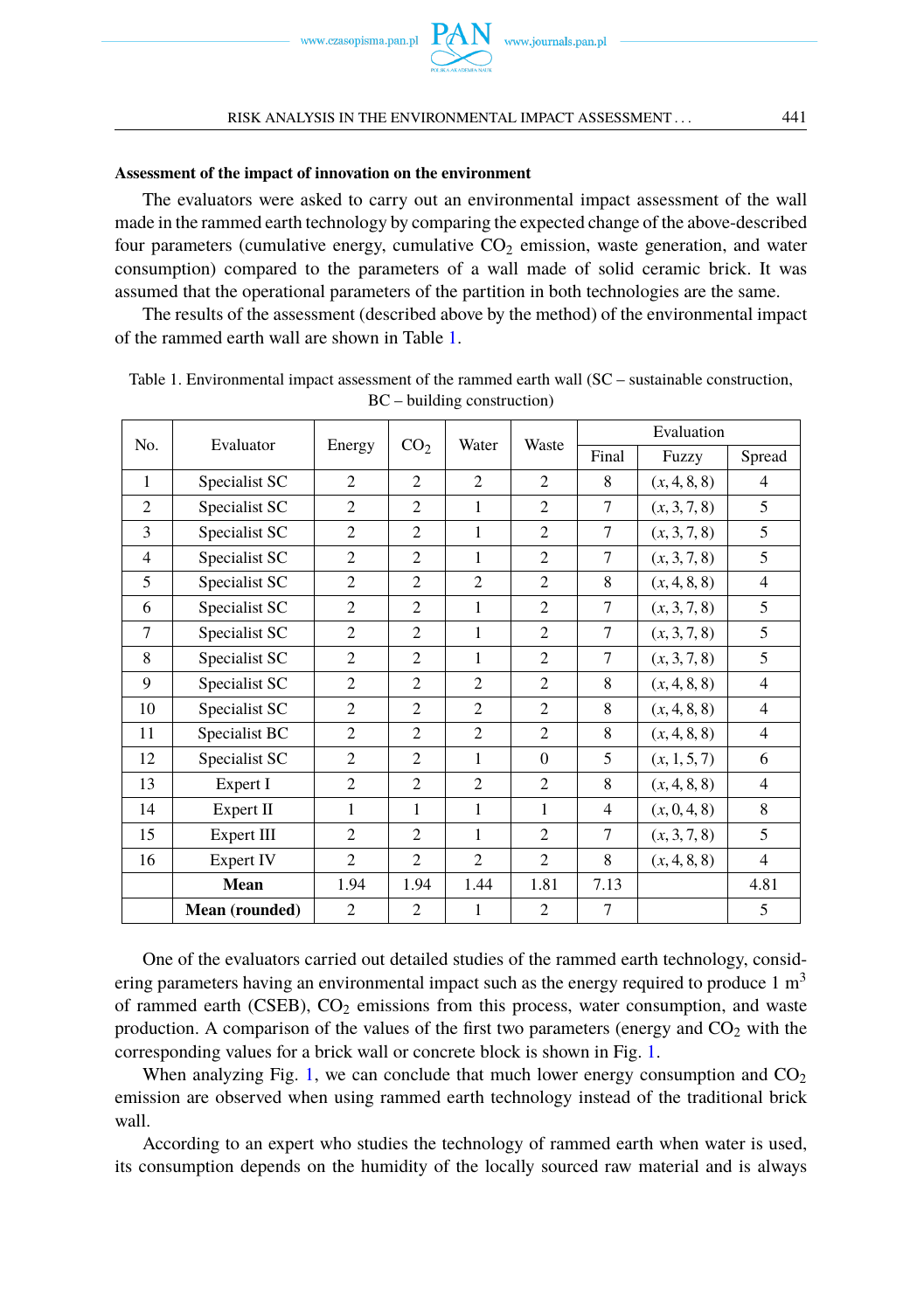

<span id="page-9-0"></span>

Fig. 1. Comparison of energy required to produce  $1 \text{ m}^3$  of rammed earth and its associated CO<sub>2</sub> emission to the brick wall and concrete block

less than the water consumption of masonry wall technology. Waste is virtually non-existable or a minimum percentage of tiered earth technology. Also, after the lifetime of the building, demolition land can be used as a full-fledged raw material for the construction of another building from the ground or as environmentally harmless waste.

#### **Recommendation for the decision-maker**

The values of the parameter "Mean (rounded)" indicate for the three criteria the maximum assessment (value  $= 2$ ) and the fourth criterion, an assessment indicating a slight positive (value = 1) of the environmental performance of smart building technologies. The total average rounded rating in integer numbers is 7. Therefore, the recommendation to the decision-maker is unequivocal and indicates a positive impact on the environment of the decision to use rammed earth technology instead of a masonry wall made of full bricks.

#### **Risk assessment**

The mean value rounded to natural numbers for "spread " is equal to 5. Which means a small risk of incorrect assessment of the final assessment. Probability of taking a negative total evaluation value  $P(x) = 0$ .

### **6.3. Environmental impact assessment of rainwater recovery technology with water purification module**

#### **Characteristic of innovation**

According to Fangrat et al. [\[29\]](#page-15-14), rainwater recovery technology with a water purification module allows managing rainwater from available roof surfaces. Only drain water from the roof should be used, as it contains a relatively small amount of pollution. Rainwater from the roof through the system of gutters and drain pipes is brought into the tanker. In the tanker, water is initially filtered. The underwater pressure pump transports water from the tanker through a 3-stage filter and UV disinfection system to the receivers in the building. Purified rainwater flows through the filter system initially through 2 precipitate filter cartridges (first 20 µm and then 10 µm), then through the active carbon filter cartridge, and finally by UV disinfection.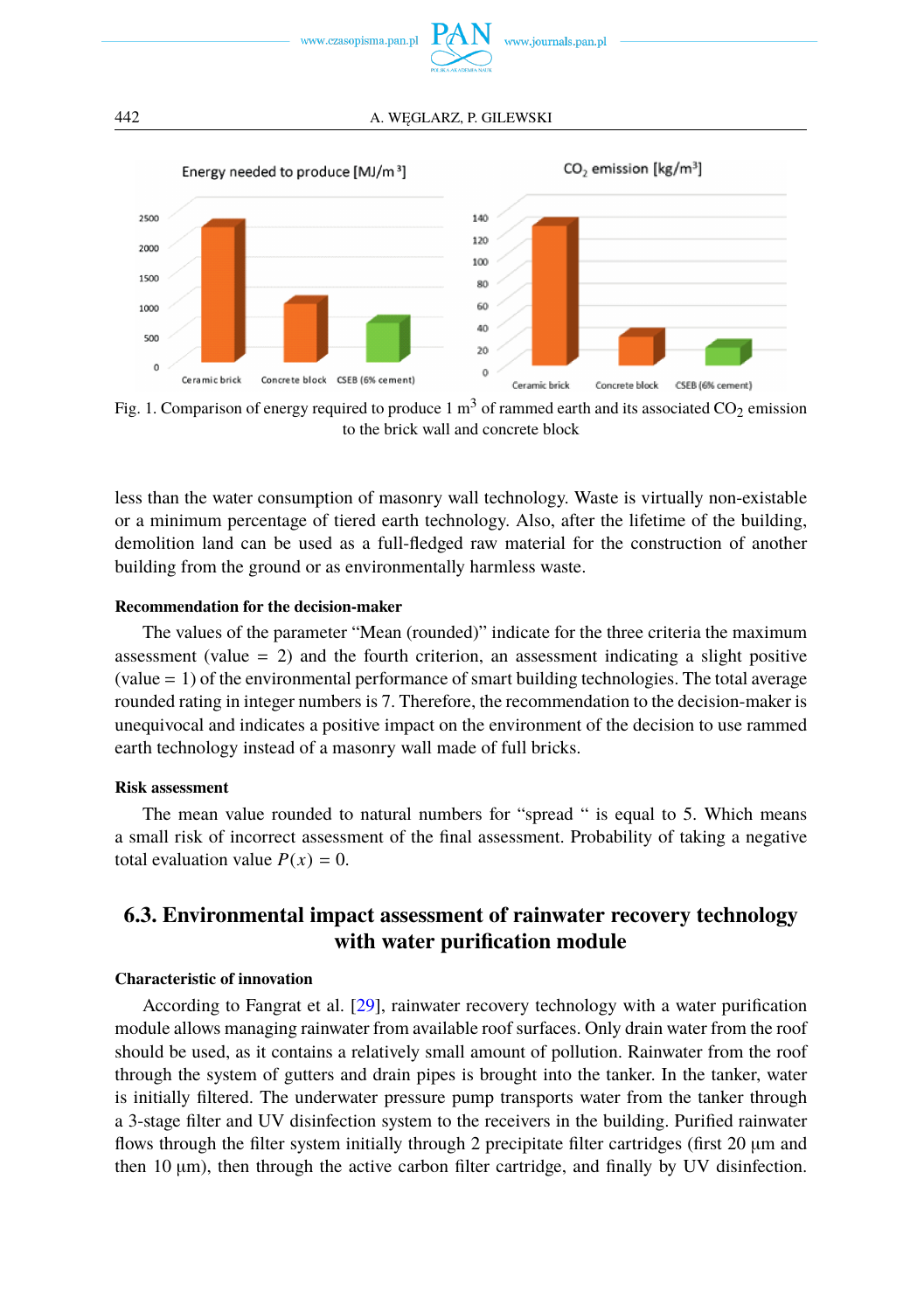

Sediment filter and activated carbon filter cartridges should be replaced every 4 months, and the UV disinfection lamp has an expected lifetime of 10 000 hours. The installation is powered by electricity (230 V/50 Hz) from a distribution network or photovoltaic installation.

#### **Assessment of the impact of innovation on the environment**

The evaluators were asked to carry out an environmental impact assessment of the technology by comparing the expected change of the above-described four parameters (cumulative energy, cumulative  $CO<sub>2</sub>$  emission, waste generation, and water consumption) compared to the extraction of drinking water from the water supply network.

The results of the environmental impact assessment of rainwater recovery technology with water purification module are presented in Table [2.](#page-10-0)

<span id="page-10-0"></span>Table 2. Environmental impact assessment of rainwater recovery technology with water purification module (SC – sustainable construction, BC – building construction)

| No.            | Evaluator      | Energy         | CO <sub>2</sub> | Water                       | Waste    | Evaluation               |                   |                |  |
|----------------|----------------|----------------|-----------------|-----------------------------|----------|--------------------------|-------------------|----------------|--|
|                |                |                |                 |                             |          | Final                    | Fuzzy             | Spread         |  |
| $\mathbf{1}$   | Specialist SC  | $-1$           | $\Omega$        | 2                           | 2        | 3                        | $(x, -1, 3, 5)$   | 6              |  |
| 2              | Specialist SC  | $\Omega$       | $\Omega$        | 2                           | $-1$     | 1                        | $(x, -3, 1, 5)$   | 8              |  |
| 3              | Specialist SC  | $\Omega$       | $\overline{c}$  | 2                           | 1        | $\overline{\phantom{0}}$ | (x, 1, 5, 7)      | 6              |  |
| $\overline{4}$ | Specialist SC  | $\overline{2}$ | $\overline{2}$  | $\overline{2}$              | $\Omega$ | 7                        | (x, 2, 6, 7)      | 5              |  |
| 5              | Specialist SC  | $\Omega$       | 1               | 2                           | $\Omega$ | 3                        | $(x, -1, 3, 6)$   | $\overline{7}$ |  |
| 6              | Specialist SC  | $-1$           | $\mathcal{L}$   | $\mathcal{L}$               | 1        | $\overline{4}$           | (x, 0, 4, 6)      | 6              |  |
| 7              | Specialist SC  | $-1$           | $\Omega$        | $\overline{c}$              | $-1$     | $\Omega$                 | $(x, -4, -0, 3)$  | 6              |  |
| 8              | Specialist SC  | $\theta$       | $\Omega$        | $\overline{c}$              | $\Omega$ | $\overline{2}$           | $(x, -2, 2, 5)$   | 7              |  |
| 9              | Specialist BC  | $\Omega$       | 1               | 2                           | 2        | 5                        | (x, 1, 5, 7)      | 6              |  |
| 10             | Specialist SC  | $-1$           | $-1$            | 2                           | 1        | 1                        | $(x, -3, 1, 4)$   | 7              |  |
| 11             | Expert I       | 1              | 1               | 2                           | 1        | $\overline{\phantom{0}}$ | (x, 1, 5, 8)      | 6              |  |
| 12             | Expert II      | $-2$           | $-2$            | $\mathbf{1}$                | $-1$     | $-4$                     | $(x, -6, -4, -1)$ | 7              |  |
| 13             | Expert III     | $-1$           | $-1$            | 2                           | $-1$     | $-1$                     | $(x, -5, -1, 2)$  | $\tau$         |  |
| 14             | Expert IV      | $\mathbf{1}$   | 1               | $\mathcal{D}_{\mathcal{L}}$ | $\Omega$ | $\overline{4}$           | (x, 0, 4, 7)      | $\tau$         |  |
|                | Mean           | $-0.21$        | 0.43            | 1.93                        | 0.29     | 2.50                     |                   | 6.50           |  |
|                | Mean (rounded) | $\Omega$       | $\Omega$        | $\overline{c}$              | $\theta$ | 3                        |                   | 7              |  |

#### **Recommendation for the decision-maker**

The values of the parameter "Mean (rounded)" indicate, neutral evaluation for three criteria (value  $= 0$ ), and in the case of the fourth criterion, an assessment indicating the positive (value = 2) of the rainwater recovery technology with the environmental water purification module. The total mean (rounded) rating in integer numbers is 3. Regarding the adopted criteria, the recommendation to the decision-maker is somewhat positive and indicates a slightly positive environmental impact when deciding to use rainwater recovery technology with a water purification module.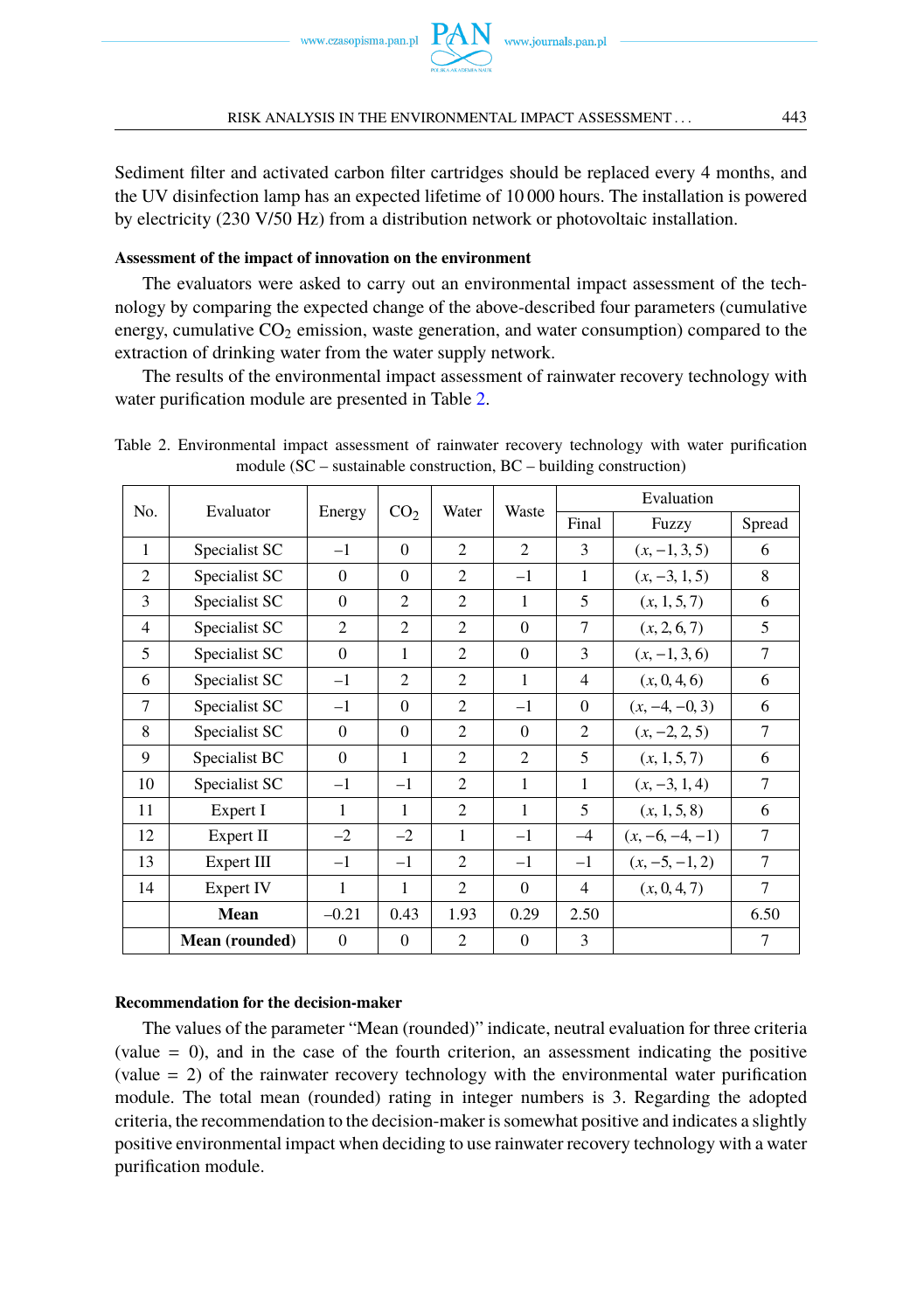

#### **Risk assessment**

The mean value rounded to natural numbers for "spread" is equal to 7. Probability of taking a negative total evaluation value  $P(x) = 0.14$ .

### **6.4. Environmental impact assessment of advanced automation – the use of robots**

#### **Characteristic of innovation**

The robots are currently widely used in the construction sector for surveying works, prefabrication plants, welding, finishing works, and erecting structures. The subject of the innovation assessment was the use of robots to construct a solid brick wall. The robot worked alongside construction workers but placed three times as many bricks as humans. Another advantage of using the robot was arranging bricks in unconventional patterns to obtain new structures. The robot performed the tasks precisely and did not destroy the material. Such automation significantly increases the level of work efficiency and reduces the amount of waste [\[18,](#page-15-4) [20\]](#page-15-5).

#### **Assessment of the impact of innovation on the environment**

The results of the assessment of the environmental impact of the use of robots in the construction sector are presented in Table [3.](#page-11-0)

|                |                |                             |                 | Water          | Waste          | Evaluation     |                  |                |
|----------------|----------------|-----------------------------|-----------------|----------------|----------------|----------------|------------------|----------------|
| No.            | Evaluator      | Energy                      | CO <sub>2</sub> |                |                | Final          | Fuzzy            | Spread         |
| $\mathbf{1}$   | Specialist SC  | $\mathcal{D}_{\mathcal{L}}$ | 1               | 1              | $\mathfrak{D}$ | 6              | (x, 2, 6, 8)     | 6              |
| 2              | Specialist SC  | $\mathbf{1}$                | 1               | $\Omega$       | $\mathfrak{D}$ | $\overline{4}$ | (x, 0, 4, 7)     | $\overline{7}$ |
| 3              | Specialist SC  | $\Omega$                    | $\Omega$        | $\Omega$       | $\overline{c}$ | 2              | $(x, -3, 0, 3)$  | 6              |
| $\overline{4}$ | Specialist SC  | $-2$                        | $-1$            | $\mathbf{1}$   | $\mathfrak{D}$ | $\theta$       | $(x, -2, 2, 5)$  | 6              |
| 5              | Specialist SC  | $-1$                        | $-1$            | $\Omega$       | 1              | $-1$           | $(x, -5, -1, 3)$ | 8              |
| 6              | Specialist SC  | $-2$                        | $-1$            | $\mathbf{1}$   | $\overline{2}$ | $\Omega$       | $(x, -3, 0, 3)$  | 6              |
| 7              | Specialist SC  | 2                           | 2               | 1              | $\overline{2}$ | $\tau$         | (x, 4, 7, 8)     | $\overline{4}$ |
| 8              | Specialist SC  | $-1$                        | $-1$            | $\Omega$       | $-1$           | $-3$           | $(x, -7, -3, 1)$ | 8              |
| 9              | Specialist SC  | $\overline{c}$              | $\overline{c}$  | 1              | 1              | 6              | (x, 2, 6, 8)     | 6              |
| 10             | Specialist BC  | $\Omega$                    | $-1$            | $\mathbf{1}$   | $\overline{2}$ | 2              | $(x, -2, 2, 5)$  | $\overline{7}$ |
| 11             | Specialist SC  | $\overline{c}$              | $\overline{c}$  | $\Omega$       | 1              | 5              | (x, 1, 5, 7)     | 6              |
| 12             | Specialist BC  | $\Omega$                    | $\Omega$        | $\mathbf{1}$   | $\Omega$       | $\mathbf{1}$   | $(x, -3, 1, 5)$  | 8              |
| 13             | Specialist SC  | $-1$                        | $-1$            | $\Omega$       | 1              | $-1$           | $(x, -5, -1, 3)$ | 8              |
| 14             | Expert I       | $\overline{c}$              | 1               | $\overline{c}$ | $\overline{2}$ | $\tau$         | (x, 3, 7, 8)     | 5              |
| 15             | Expert II      | $-1$                        | $-1$            | $\Omega$       | $\Omega$       | $-2$           | $(x, -6, -2, 2)$ | 8              |
| 16             | Expert III     | $\mathbf{1}$                | 1               | $\Omega$       | $\mathfrak{D}$ | $\overline{4}$ | (x, 0, 4, 7)     | $\overline{7}$ |
| 17             | Expert IV      | 1                           | 1               | 1              | 1              | $\overline{4}$ | (x, 0, 4, 8)     | 8              |
|                | Mean           | 0.29                        | 0.24            | 0.59           | 1.29           | 2.41           |                  | 6.71           |
|                | Mean (rounded) | $\overline{0}$              | $\theta$        | $\mathbf{0}$   | 1              | $\overline{2}$ |                  | $\tau$         |

<span id="page-11-0"></span>Table 3. Environmental impact assessment of the use of robots (SC – sustainable construction, BC – building construction)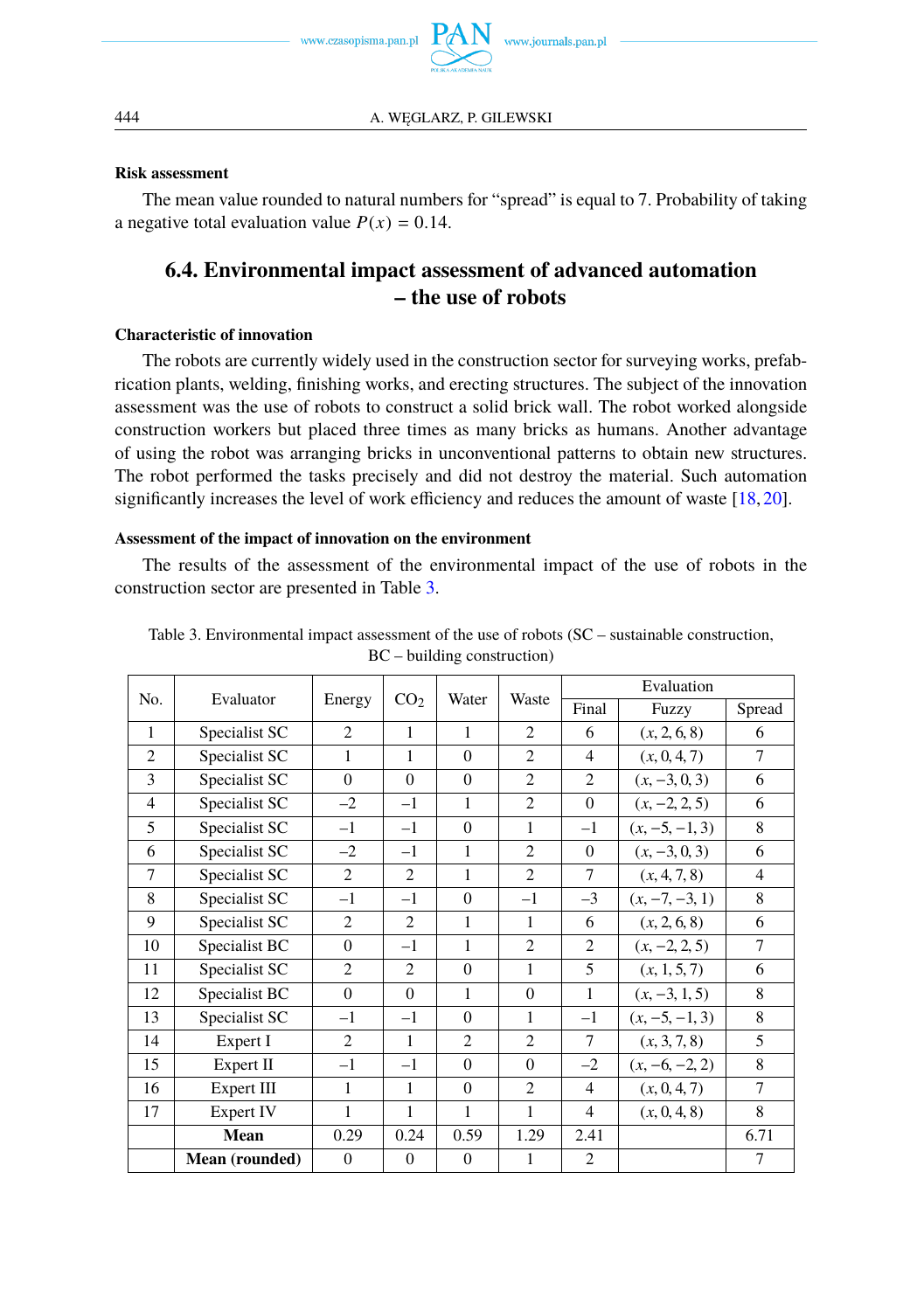

#### **Recommendation for the decision-maker**

The values of the parameter "Mean (rounded)" indicate for the three criteria a neutral evaluation (value  $= 0$ ), and for the fourth criterion, the evaluation indicates a slightly positive (value = 1) environmental impact of the investigated intelligent building technology. The total mean rounded score in integer numbers is 2. Given the adopted criteria, the recommendation for the decision-maker is rather positive and indicates a slightly positive environmental impact of using robots in the construction industry to build walls.

#### **Risk assessment**

The mean value rounded to natural numbers for "spread" is equal to 7. Probability of taking a negative total evaluation value  $P(x) = 0.14$ . That means a high risk of incorrect final evaluation.

#### **6.5. Environmental impact assessment of smart buidlings**

#### **Characteristic of innovation**

According to Kaliszuk-Wietecka et al. [\[12\]](#page-15-15), a smart building is a term for a technically highly advanced facility with sensors and detectors and a single, integrated management system for all installations in the building. Thanks to information coming from various system elements, the building can react to changes in the environment inside and outside, which leads to maximization of functionality, comfort, and safety, minimization of operating and modernization costs, and reduction of harmful pollutants emissions. The smart building system should not negatively affect the people in its environment. It is estimated that smart building technology brings up to  $30\%$  energy savings in the use phase of the building and correspondingly lowers  $CO<sub>2</sub>$  emissions.

#### **Assessment of the impact of innovation on the environment**

The results of the assessment of the environmental impact of smart buildings in the construction sector are presented in Table [4.](#page-13-0)

In this case, also an expert in the field of energy and environment, specializing in smart buildings systems was included – Expert V. He has been taught in terms of the methodology used for assessing the environmental impact of innovation.

#### **Recommendation for the decision-maker**

The values of the parameter "Mean (rounded) indicate for the three criteria the maximum ratings (value = 2), and for the fourth criterion, the ratings showing a slightly positive (value = 1) environmental impact of smart building technologies. The total mean rounded score in integer numbers is 5. Therefore, the recommendation for the decision-maker is rather unambiguous and indicates the positive environmental impact of the decision to use smart building technologies.

#### **Risk assessment**

The mean value rounded to natural numbers for "spread" is equal to 5. Probability of taking a negative total evaluation value  $P(x) = 0.06$ . That means a low risk of incorrect final evaluation.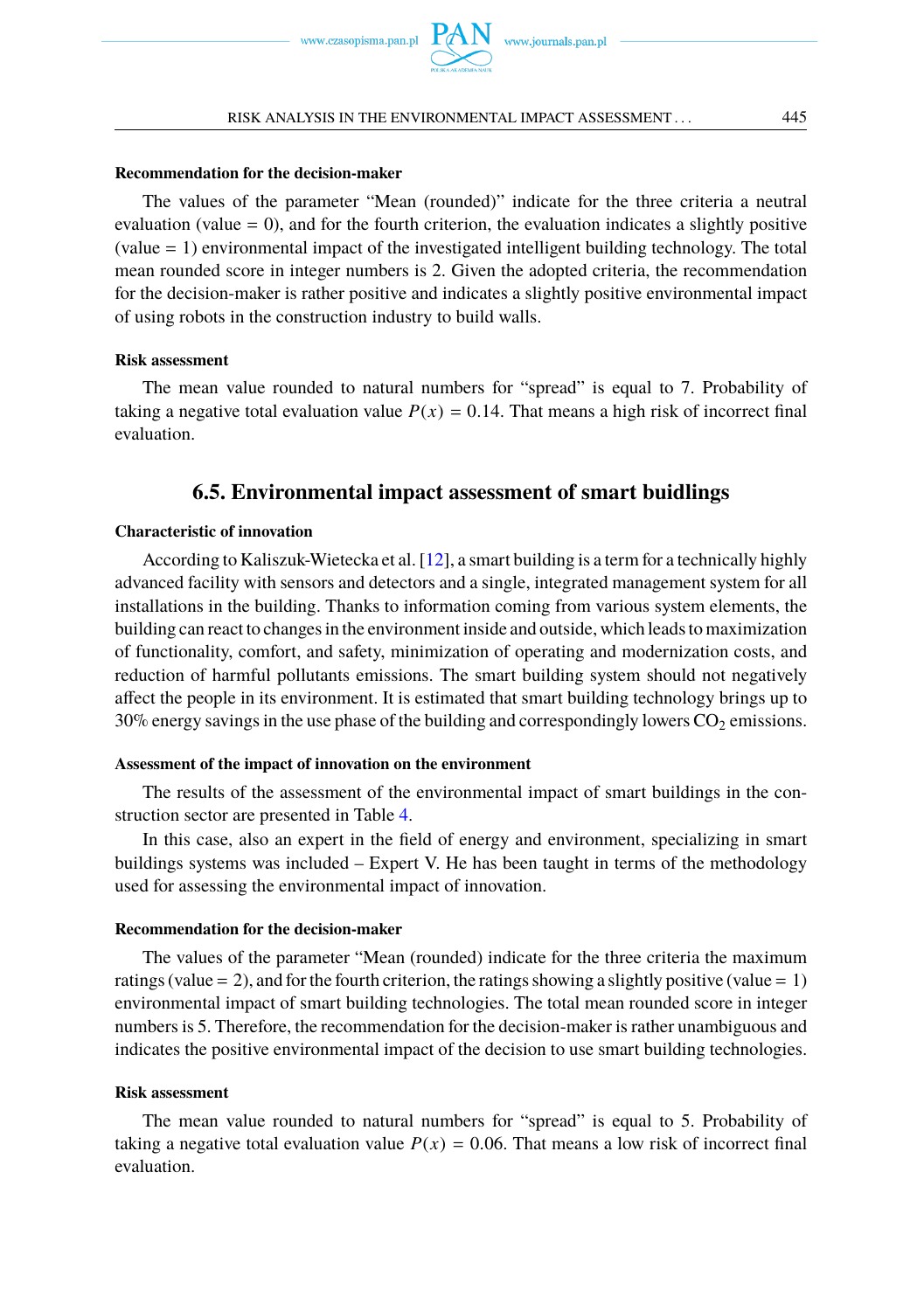

| No.            | Evaluator      | Energy         | CO <sub>2</sub> | Water          | Waste          | Evaluation     |                  |                |
|----------------|----------------|----------------|-----------------|----------------|----------------|----------------|------------------|----------------|
|                |                |                |                 |                |                | Final          | Fuzzy            | Spread         |
| $\mathbf{1}$   | Specialist SC  | 2              | 2               | $\overline{2}$ | 2              | 8              | (x, 4, 4, 8)     | $\overline{4}$ |
| $\overline{c}$ | Specialist SC  | $\overline{2}$ | $\overline{2}$  | $\overline{2}$ | $\mathbf{1}$   | $\tau$         | (x, 3, 7, 8)     | 5              |
| 3              | Specialist SC  | $\overline{c}$ | 2               | $\overline{2}$ | $\Omega$       | 6              | (x, 2, 6, 7)     | 8              |
| $\overline{4}$ | Specialist SC  | $\mathbf{1}$   | $\mathbf{1}$    | $\mathbf{1}$   | $\Omega$       | 3              | $(x, -1, 3, 7)$  | 8              |
| 5              | Specialist SC  | $-2$           | $\overline{2}$  | $\overline{2}$ | $\overline{2}$ | $\overline{4}$ | (x, 1, 4, 5)     | $\overline{4}$ |
| 6              | Specialist SC  | $\overline{2}$ | 2               | $\overline{2}$ | $\mathbf{1}$   | 7              | (x, 3, 7, 8)     | 5              |
| 7              | Specialist SC  | $\overline{c}$ | 2               | $\overline{2}$ | $\overline{2}$ | 8              | (x, 4, 8, 8)     | $\overline{4}$ |
| 8              | Specialist SC  | $\overline{c}$ | $\mathbf{1}$    | $\overline{2}$ | $\overline{2}$ | $\tau$         | (x, 3, 7, 8)     | 5              |
| 9              | Specialist SC  | $\overline{c}$ | $\overline{2}$  | $\overline{2}$ | 2              | 8              | (x, 4, 8, 8)     | $\overline{4}$ |
| 10             | Specialist BC  | $\mathbf{1}$   | $\mathbf{1}$    | $\Omega$       | $-1$           | $\mathbf{1}$   | $(x, -3, 1, 5)$  | 8              |
| 11             | Specialist SC  | $\overline{2}$ | 2               | $\mathbf{1}$   | $-2$           | 3              | (x, 1, 3, 5)     | $\overline{4}$ |
| 12             | Specialist BC  | $\overline{2}$ | $\overline{2}$  | $\Omega$       | $\Omega$       | $\overline{4}$ | (x, 0, 4, 6)     | 6              |
| 13             | Specialist SC  | $\overline{c}$ | 2               | $\overline{2}$ | $\mathbf{1}$   | $\tau$         | (x, 3, 7, 8)     | 5              |
| 14             | Expert I       | $\overline{2}$ | $\overline{2}$  | $\overline{2}$ | 2              | 8              | (x, 4, 8, 8)     | $\overline{4}$ |
| 15             | Expert II      | $-1$           | $-1$            | $\mathbf{0}$   | $\mathbf{0}$   | $-2$           | $(x, -6, -2, 2)$ | 8              |
| 16             | Expert III     | $\overline{c}$ | 2               | $\overline{2}$ | $\mathbf{0}$   | 6              | (x, 2, 6, 7)     | 5              |
| 17             | Expert IV      | $\overline{2}$ | $\overline{2}$  | $\overline{2}$ | $\mathbf{1}$   | 7              | (x, 3, 7, 8)     | 5              |
| 18             | Expert V       | $\overline{2}$ | $\overline{2}$  | $\overline{2}$ | $\Omega$       | 6              | (x, 2, 6, 7)     | 5              |
|                | Mean           | 1.50           | 1.67            | 1.56           | 0.72           | 5.44           |                  | 5.39           |
|                | Mean (rounded) | $\overline{2}$ | $\overline{2}$  | $\overline{c}$ | 1              | 5              |                  | 5              |

#### Table 4. Environmental impact assessment of smart buildings (SC – sustainable construction, BC – building construction)

# **7. Summary and conclusions**

So far, there has been no coherent method for assessing the environmental impact of applying a specific construction innovation by experts and associated with this method way of estimating the level of risk of incorrect assessment. The need to develop such a method resulted from the demand to increase innovation in the construction sector in Poland. For this growth to happen, decision-makers must have the right tools to support the decision-making process in applying innovation.

The adopted criteria for assessing the impact of innovation on the environment resulted from the need to implement EU policies in the field of environmental protection, in particular climate protection, by Poland. Therefore, the cumulative consumption of primary energy was chosen because Poland needs to achieve the objectives of the Energy Efficiency Directive. Cumulative  $CO<sub>2</sub>$  emissions were selected because Poland and the entire EU strive to achieve climate neutrality in 2050, and the construction sector plays a leading role in this strategy. Waste

<span id="page-13-0"></span>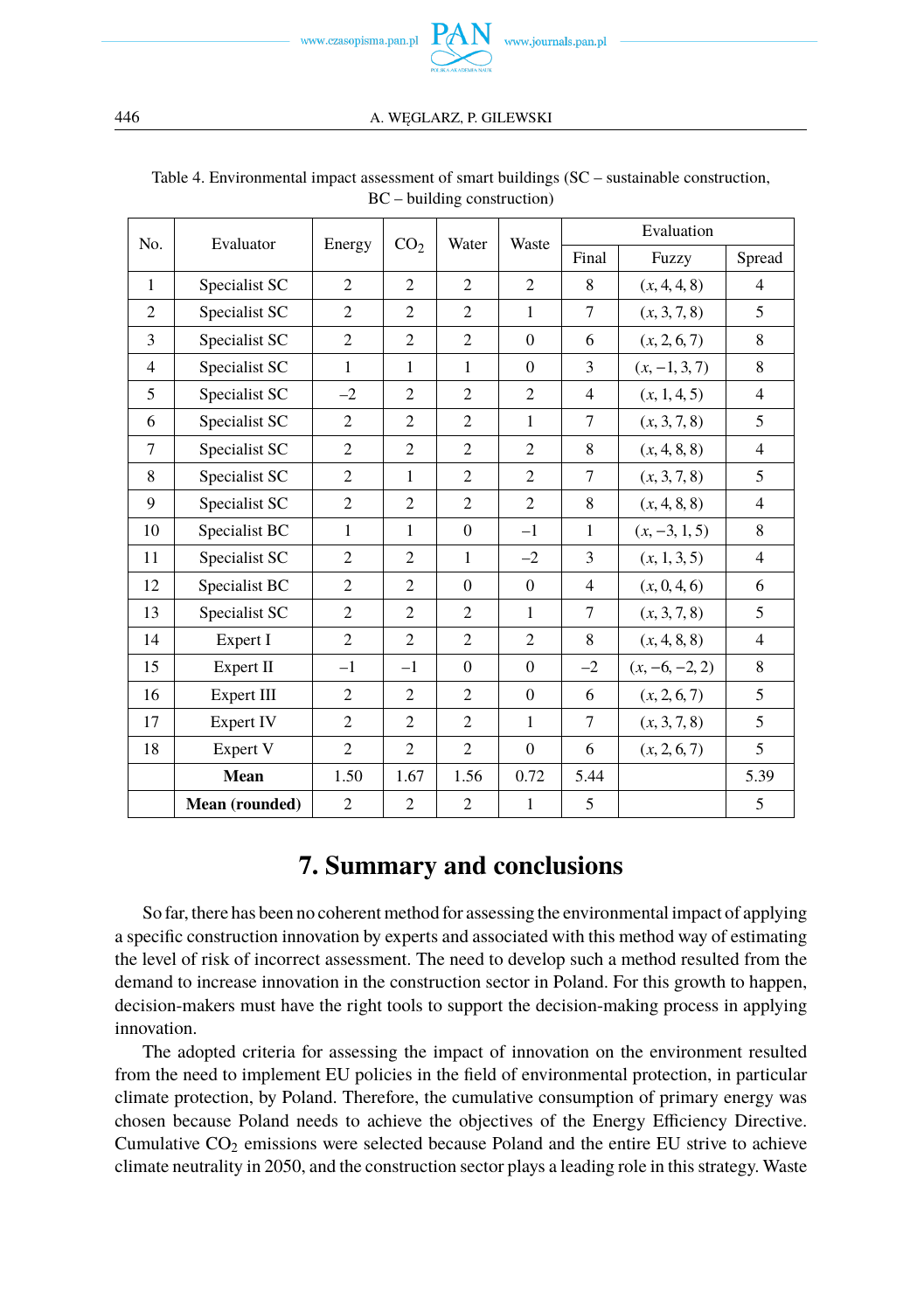#### RISK ANALYSIS IN THE ENVIRONMENTAL IMPACT ASSESSMENT . . . 447

minimization was selected as the evaluation criterion, as it is a crucial problem for implementing the circular economy. Drinking water resources in Poland are among the smallest in Europe, hence the criterion of minimum water consumption.

One may wonder whether the adopted four criteria fully reflect the impact of innovation on the environment. The authors of the method believe that these criteria are sufficient. Still, the assessment system can always be extended with additional measures, e.g., the impact of technology on the ozone layer or dust emissions. The accuracy of the method and the extent of the risk of making wrong decisions about the application of innovation depends on the data available to the evaluators.

The research shows that it is easier and more accurate to assess material solutions with the proposed method than innovative installation, technological or organizational solutions.

The proposed systems for assessing innovation (in integer numbers and fuzzy numbers) give similar results. However, the scoring system based on fuzzy numbers shows the degree of uncertainty in the evaluation mainly due to the expert approach to assigning values to individual evaluation criteria. The integer classification system shows no uncertainty in the assessment. Therefore, the system of evaluating total innovation should be mainly used by engineers. They have to make decisions to select the technical solutions with the highest reliability concerning the adopted criteria. On the other hand, the fuzzy number rating system is ideal for decisionmakers, managers, and investors who tend to make investment decisions without going into detail and, therefore, with some risk.

The appropriate selection of innovations to test the evaluation method and ways to estimate the risk of a wrong decision resulted in the fact that the research revealed various doubts about the quality of the proposed tools, such as the selection of appropriate experts performing assessments, availability of complete information about innovation, appropriate reference level to the currently dominant technologies in the field of innovation implementation. In some innovations, the ratings of industry experts slightly differed from those of other experts. This was related to the scope of information available. Despite all these problems, it can be concluded that the proposed author's method of expert assessment of the environmental impact of construction innovations and the method of estimating the level of risk of incorrect assessment combined with this method may be used by the decision-maker for the initial selection of innovations.

#### **References**

- <span id="page-14-0"></span>[1] S. Firlag, et al., "Główne aspekty środowiskowe związane z budynkami biurowymi", in Zrównoważone budynki biurowe, PWN, Warsaw, Poland, 2018.
- <span id="page-14-1"></span>[2] A. Kaliszuk-Wietecka and A. Węglarz, "Nowoczesne budynki energoefektywne". Polcen, 2019.
- <span id="page-14-2"></span>[3] J. Bizon-Górecka, "Innowacje w budownictwie i ich ryzyko". Przegląd Budowlany, vol. 78, pp. 43–47, 2007.
- <span id="page-14-3"></span>[4] A. Weglarz and M. Pierzchalski, "Comparing construction technologies of single family housing with regard of minimizing embodied energy and embodied carbon". E3S Web of Conferences 49, 2018.
- <span id="page-14-4"></span>[5] A. Sapińska-Oeliwa, et al., "Porównanie metod oceny oddziaływania budynków na środowisko – wkład Laboratorium Geoenergetyki Wydziału Wiertnictwa, Nafty i Gazu AGH w rozwój metodologii". Energy Policy Journal, vol. 17, no. 11, 2014.
- <span id="page-14-5"></span>[6] A. Panek, "Holistyczna metoda oceny oddziaływania obiektów budowlanych na środowisko naturalne uwzględniająca zasady rozwoju zrównoważonego – raport końcowy projektu 8 T07G", Poland, 2005.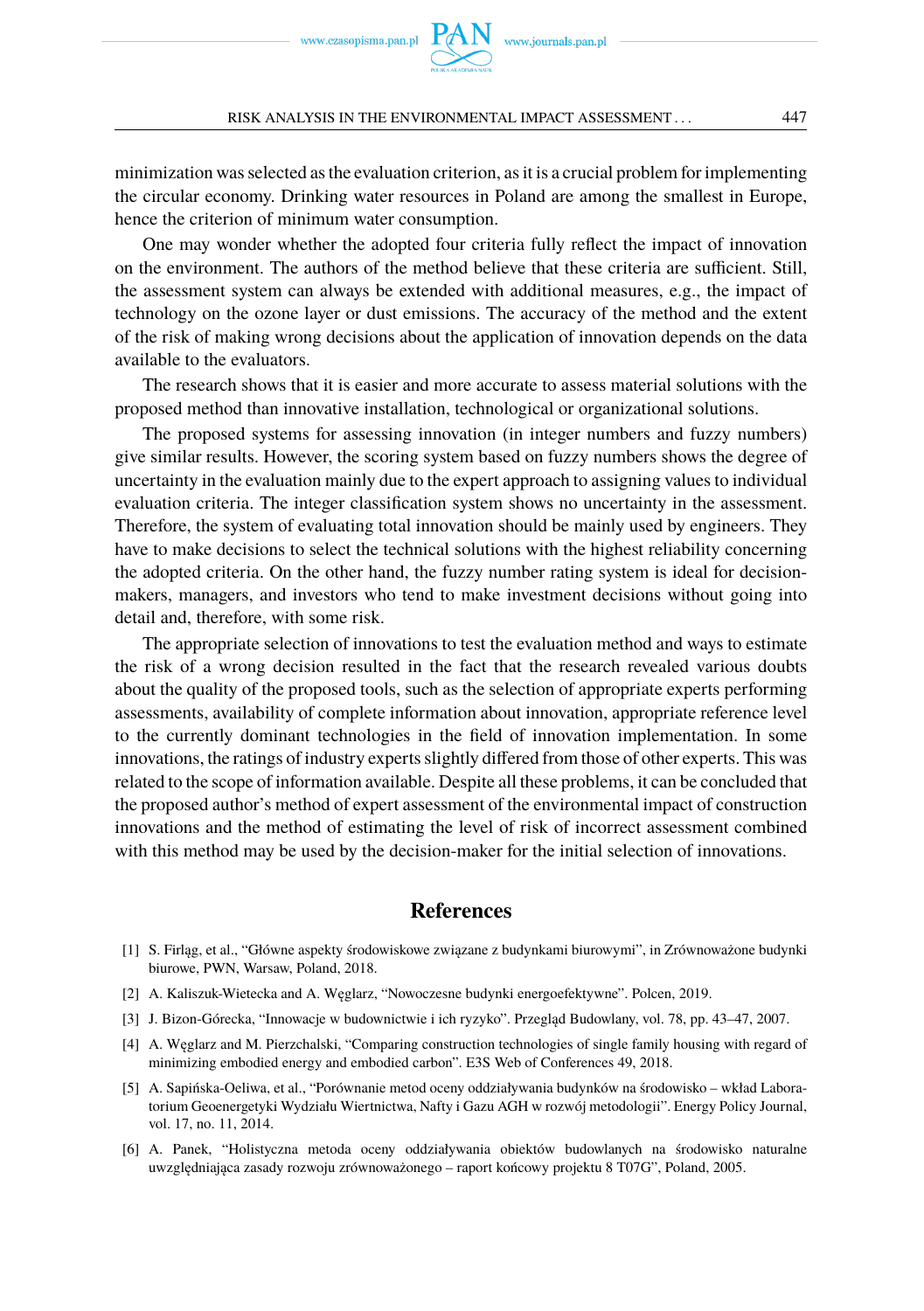www.czasopisma.pan.pl

- [7] K. Martinek-Jaguszewska, "Zarządzanie ryzykiem w procesie wdrażania innowacyjnych usług przegląd literatury i konceptualizacja modelu". Studia i Prace Kolegium Zarządzania i Finansów/Szkoła Główna Handlowa, vol. 151, 2016.
- [8] V. Singh, "BIM and systemic ICT innovation in AEC: Perceived needs and actor's degrees of freedom". Construction Innovation, vol. 14, no. 3, pp. 292–306, 2014, DOI: [10.1108/CI-02-2013-0006.](https://doi.org/10.1108/CI-02-2013-0006)
- <span id="page-15-0"></span>[9] G.E. Gürcanli and U. Müngen, "An occupational safety risk analysis method at construction sites using fuzzy sets". International Journal of Industrial Ergonomics, vol. 39, no. 2, pp. 371–387, 2009, DOI: [10.1016/j.ergon.](https://doi.org/10.1016/j.ergon.2008.10.006) [2008.10.006.](https://doi.org/10.1016/j.ergon.2008.10.006)
- [10] X. Xue, et al., "Innovation in construction: A critical review and future research". International Journal of Innovation Science, vol. 6, no. 2, pp. 111–125, 2014, DOI: [10.1260/1757-2223.6.2.111.](https://doi.org/10.1260/1757-2223.6.2.111)
- [11] A.R. Fayek and K. Hampson, "Leveraging Innovation for Sustainable Construction". Proceedings of the CIB Task Group 58, pp. 18–19, 2009.
- <span id="page-15-15"></span>[12] P. Dewick and M. Miozzo, "Sustainable technologies and the innovation – regulation paradox". Futures, vol. 34, no. 9–10, pp. 823–840, 2002, DOI: [10.1016/S0016-3287\(02\)00029-0.](https://doi.org/10.1016/S0016-3287(02)00029-0)
- [13] P. Davis, et al., "Assessing construction innovation: theoretical and practical perspectives". Construction Economics and Building, vol. 16, no. 3, pp. 104–115, 2016.
- [14] Autodesk, "Budownictwo innowacyjne. Wizja liderów branży 2025". Report, Poland, 2019.
- <span id="page-15-1"></span>[15] M. Krechowicz, "Metodyka zarządzania ryzykiem w budownictwie podziemnym infrastruktury miast". Przegląd Organizacji, vol. 4, pp. 28–37, 2020.
- <span id="page-15-2"></span>[16] U. Kulatunga, D. Amaratunga, and R. Haigh, "Construction innovation: a literature review on current research". University of Huddersfield, Reprints, United Kingdom, 2006.
- <span id="page-15-3"></span>[17] B. Ozorhon, et al., "Innovation in construction: a project life cycle approach". Salford Centre for Research and Innovation in the Built Environment (SCRI) Research Report, vol. 4, pp. 903–1012, 2010.
- <span id="page-15-4"></span>[18] "10 innovative construction materials that could revolutionise the industry." [online]. Available: [https://www.](https://www.letsbuild.com/blog/10-innovative-construction-materials) [letsbuild.com/blog/10-innovative-construction-materials.](https://www.letsbuild.com/blog/10-innovative-construction-materials)
- [19] "What are new innovations in construction?" [online]. Available: [https://www.quora.com/What-are-new](https://www.quora.com/What-are-new-innovations-in-construction)[innovations-in-construction.](https://www.quora.com/What-are-new-innovations-in-construction)
- <span id="page-15-5"></span>[20] "10 innovations that have revolutionized construction." [online]. Available: [https://constructible.trimble.com/](https://constructible.trimble.com/construction-industry/10-innovations-that-have-revolutionized-construction) [construction-industry/10-innovations-that-have-revolutionized-construction.](https://constructible.trimble.com/construction-industry/10-innovations-that-have-revolutionized-construction)
- <span id="page-15-6"></span>[21] O. Ogunbiyi, A. Oladapo and J. Goulding, "Construction innovation: the implementation of lean construction towards sustainable innovation". Proceedings of IBEA Conference, Innovation and the Built Environment Academy, 2011.
- <span id="page-15-7"></span>[22] M. Coccia, "Measuring the impact of sustainable technological innovation". International Journal of Technology Intelligence and Planning, vol. 5, no. 3, 2009, DOI: [10.1504/IJTIP.2009.026749.](https://doi.org/10.1504/IJTIP.2009.026749)
- <span id="page-15-8"></span>[23] L. Nazarko, "Technology assessment in construction sector as a strategy towards sustainability". Procedia Engineering, vol. 122, pp. 290–295, 2015, DOI: [10.1016/j.proeng.2015.10.038.](https://doi.org/10.1016/j.proeng.2015.10.038)
- <span id="page-15-9"></span>[24] C. Sjöström, et al., "Sustainable Smart ECO-Buildings". Proceedings of IBEA Conference, Innovation and the Built Environment Academy, 2011.
- <span id="page-15-10"></span>[25] S. Mjakuškina, M. Kavosa and I. Lapina, "Achieving Sustainability in the Construction Supervision Process". Journal of Open Innovation: Technology, Market, and Complexity, vol. 5, no. 3, 2019, DOI: [10.3390/joitmc5030047.](https://doi.org/10.3390/joitmc5030047)
- <span id="page-15-11"></span>[26] B. Jefferson, S. Judd, and C. Diaper, "Treatment methods for Grey Water". Decentralised Sanitation and Reuse: Concepts, Systems and Implementation". Book, London, UK: IWA, 2001.
- <span id="page-15-12"></span>[27] P. Narloch and P. Wojciechowski, "Assessing cement stabilized rammed earth durability in a humid continental climate". Buildings, vol. 10, no. 2, pp. 1–20, 2020, DOI: [10.3390/buildings10020026.](https://doi.org/10.3390/buildings10020026)
- <span id="page-15-13"></span>[28] P. Narloch, et al., "Flexural tensile strength of construction elements made out of cement stabilized rammed earth". Procedia Engineering, vol. 111, pp. 589–595, 2015, DOI: [10.1016/j.proeng.2015.07.049.](https://doi.org/10.1016/j.proeng.2015.07.049)
- <span id="page-15-14"></span>[29] J. Fangrat and J. Sieczkowski, "Budownictwo innowacyjne". Builder, vol. 21, 2017.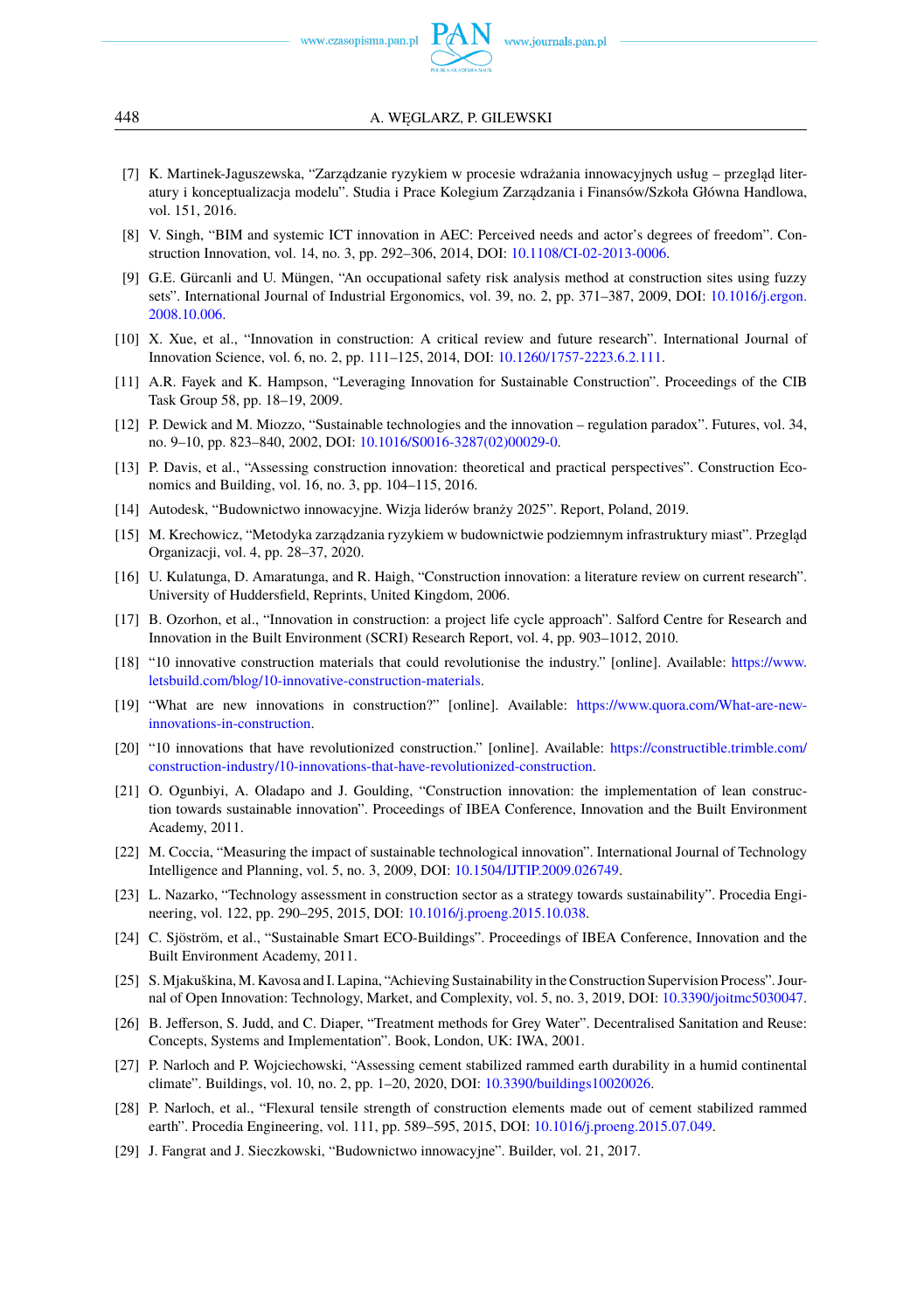

## <span id="page-16-0"></span>**Analiza ryzyka w ocenie oddziaływania na środowisko innowacji budowlanych**

Słowa kluczowe: BMS, innowacje inżynierskie, środowisko, liczby rozmyte, trójkątna funkcja przynależności

#### **Streszczenie:**

W niniejszej pracy skupiono się na ocenie oddziaływania na środowisko innowacji stosowanych w budownictwie oraz określeniu ryzyka podjecia błednej decyzji o zastosowaniu w praktyce innowacyjnej technologii. Zdecydowano się na porównanie innowacyjnych technologii w budownictwie poprzez określenie wielkości: skumulowanej energii pierwotnej, śladu w ˛eglowego, odpadów nie możliwych do dalszego efektywnego przetworzenia, zużycia wody w cyklu życia budynku w porównaniu z odpowiednimi wielkościami dla obecnie najczęściej stosowanych technologii. Można się zastanawiać czy przyjęte tylko cztery kryteria w pełni oddają wpływ innowacji na środowisko. Autorzy metody uważają, że te kryteria są wystarczające, ale zawsze system oceny można rozbudować o dodatkowe kryteria np. wpływ technologii na warstwę ozonowa lub emisję pyłów. Dla każdego z czterech przyjętych kryteriów zaproponowano dwie skale ocen, które mogą służyć do analizy ilościowej i porównania analizowanych innowacji. Pierwsza skala opisana jest w liczbach całkowitych z przedziału od –2 do 2, a druga w liczbach rozmytych o trójkatnej funkcji przynależności.

Ocena w liczbach całkowitych jest podawana zgodnie z następującą skalą wpływu na środowisko: ocena "–2" – negatywny wpływ, ocena "–1" – niewielki negatywny wpływ, ocena "0" – neutralny wpływ, ocena "1" – niewielki pozytywny wpływ, ocena "2" – pozytywny wpływ. Ocenę w liczbach rozmytych z trójkatna funkcja przynależności podano zgodnie z następującą skalą wpływu na środowisko: ocena "trójkąt  $(x, -2, -2, -1)$ " – negatywny wpływ, ocena "trójkąt  $(x, -2, -1, 0)$  – niewielki negatywny wpływ, ocena " trójkat (*x*, −1, 0, 1) – neutralny wpływ, ocena " trójkat (*x*, 0, 1, 2) – niewielki pozytywny wpływ, ocena "trójk at  $(x, 1, 2, 2)$ " – pozytywny wpływ.

Ocenę końcową danej technologii innowacyjnej stanowi suma ocen cząstkowych dokonanych przez ekspertów dla czterech kryteriów oceny. W przypadku oceny w liczbach całkowitych będzie to suma arytmetyczna w przypadku oceny w liczbach rozmytych będzie to suma trójkątnych liczb rozmytych. Wynikowej ocenie została przypisana odpowiednia interpretacja obrazująca poziom pozytywnego lub negatywnego oddziaływania na środowisko oraz w przypadku łącznej oceny w trójkątnych liczbach rozmytych wielkość ryzyka błędnej oceny.

Metodę oceny innowacji i ryzyka przetestowano na 4 następujących technologiach: ziemi ubijanej, odzysku wody deszczowej z modułem oczyszczania wody, wykorzystania robotów w budownictwie i budynków inteligentnych. Przykłady zastosowania metody oceny innowacji i sposobu oszacowania ryzyka tej metody dobrano tak aby przeanalizować główne etapy w cyklu życia budynku, czyli: etap projektowania, etap budowy oraz użytkowania.

Dokładność metody i wielkość ryzyka podjecia błednych decyzji o zastosowaniu innowacji zależy od informacji jakimi dysponują oceniający. Z badań wynika, że łatwiej i trafniej jest ocenić przy pomocy zaproponowanej metody rozwiązania materiałowe niż innowacyjne rozwiązania instalacyjne, technologiczne lub organizacyjne.

Odpowiedni wybór innowacji do testowania metody oceny i sposobów oszacowania ryzyka błędnej decyzji sprawił, że w czasie badań ujawniły się różne watpliwości dotyczące jakości działania proponowanych narzędzi takie jak: dobór właściwych ekspertów wykonujących oceny, dostępność do pełnej informacji o innowacji, właściwy poziom odniesienia do aktualnie dominujących technologii w obszarze wdrażania innowacji. Oceny ekspertów branżowych nieznacznie odbiegały w przypadku niektórych in-